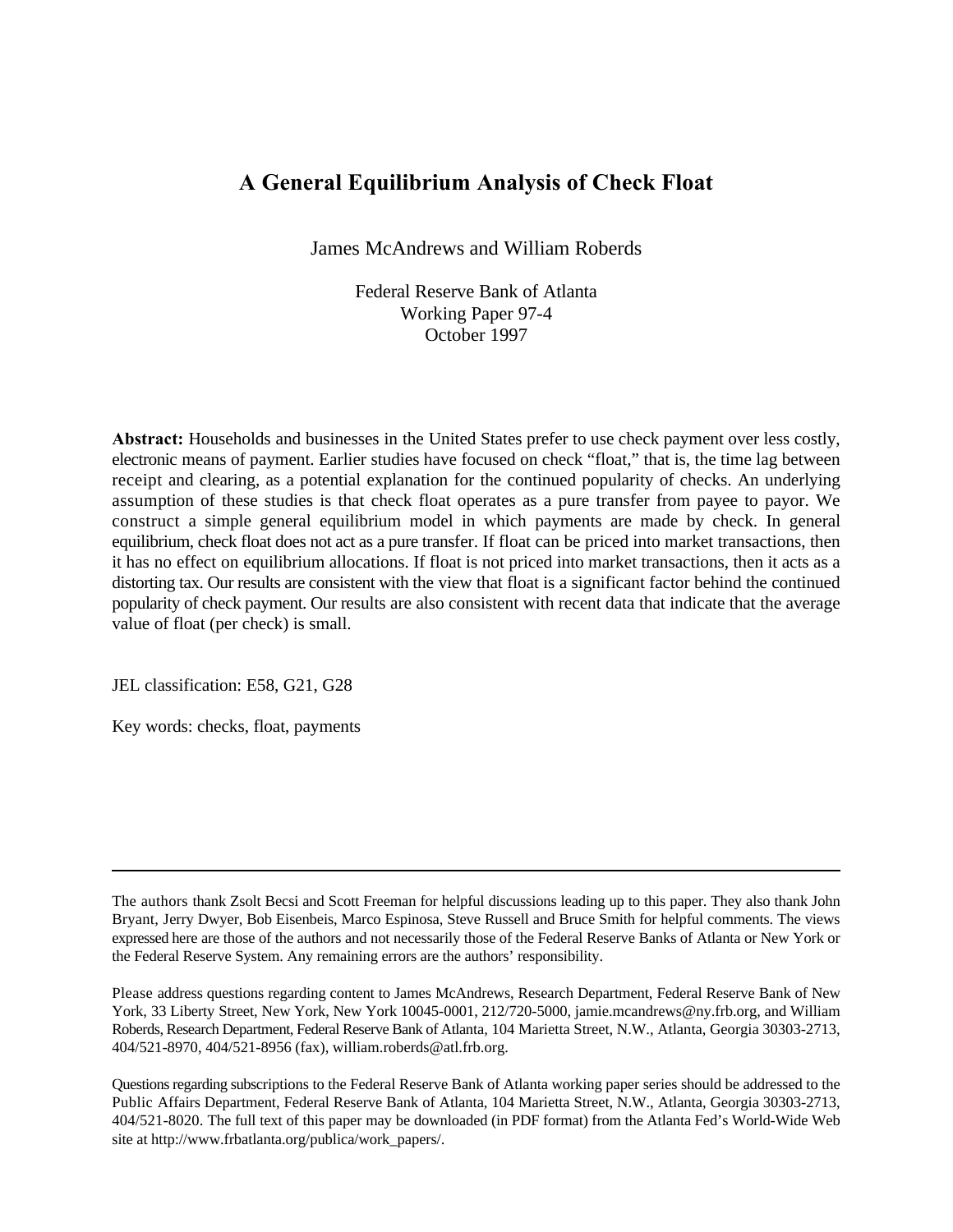#### **1. INTRODUCTION**

Payment by check is by far the most popular form of noncash payment in the U.S. In 1995, 63 billion payments or roughly 80 percent of noncash payments were made by check. The value of all checks written in 1995 was \$73.5 trillion, comprising about 87 percent of "small-value" non-cash payments.<sup>1</sup>

While popularity of check payment is beyond dispute, its efficiency is not. Wells (1996, 5) estimates that the average cost of a payment by check averages roughly \$1.60 more than the cost of a payment made electronically via the Fed's automated clearinghouse (ACH) system (\$2.90 per payment by check vs. \$1.30 per payment by ACH in 1993 dollars). Yet despite this cost disparity and despite increased opportunities to use ACH and other electronic forms of payment, checks have remained the predominant form of noncash payment in the U.S. And by some measures, the popularity of check payment has actually increased in recent years. $<sup>2</sup>$ </sup>

Does this continued use of an apparently inefficient means of payment constitute a market failure? According to an influential study by Humphrey and Berger (1990), the answer to this question is "yes." Humphrey and Berger identify check *float* as a potential cause of market failure. Float is defined as the time lag between the receipt of a check as payment and its clearing. Until the check clears, the writer of the check has access to the funds and can earn interest on these funds. *Ceteris paribus*, the presence of float leads to a transfer of interest income from the receiver of the check to the check writer. A sufficiently large transfer could lead to a preference for using checks over electronic

 $\overline{a}$ 

<sup>&</sup>lt;sup>1</sup> Figures are from Bank for International Settlements (1996). "Small-value" payments exclude "largevalue" payments made over the Fedwire and CHIPS networks.

 $2^2$  See Humphrey, Pulley, and Vesala (1996).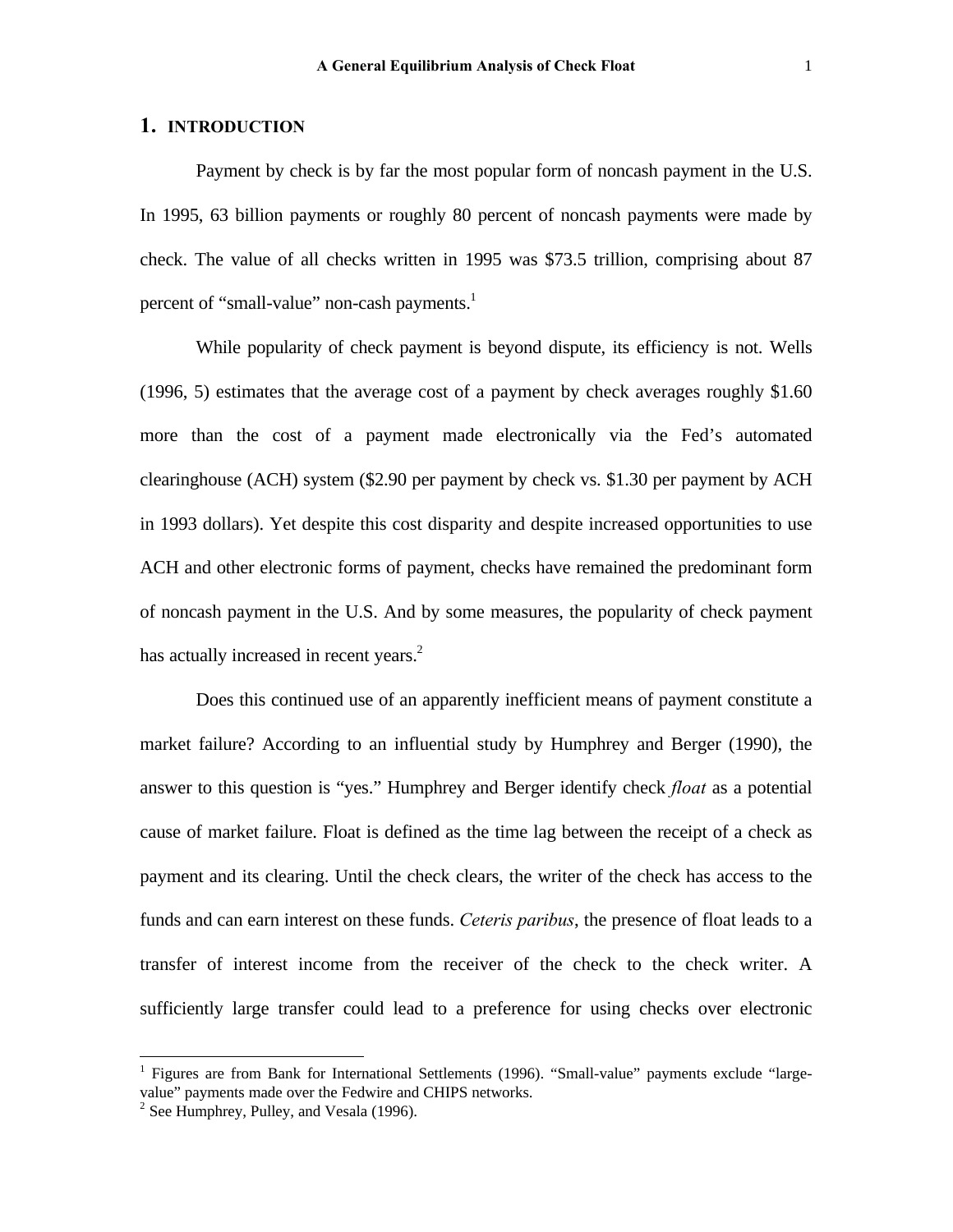methods of payment which are not subject to float. Using 1987 data, Humphrey and Berger estimate that the average amount of the float transfer more than compensates for the cost advantage of ACH over checks.

Humphrey and Berger's characterization of check float is challenged by Wells (1996). Using 1993 data, Wells estimates that the average value of check float has fallen quite dramatically in recent years, i.e., from \$1.04 per check in 1987 to \$.09 per check in 1993. The decrease in the average float value has resulted from both reductions in check processing lags and in nominal short-term interest rates. Since the average value of float is small relative to the differential in average cost between payment by check and payment by ACH, Wells argues that check float cannot be a source of "market failure" in the market for payments.

A potential limitation of the analysis in this area has been the partial-equilibrium nature of its theoretical underpinnings. For example, both Humphrey and Berger (1990, 51) and Wells (1996, 4) characterize float as a pure transfer of income from the check receiver to check writer.<sup>3</sup> As noted above, this is true in a partial equilibrium sense. In general equilibrium, however, it stands to reason that beneficiaries of float will use their additional income to income to bid up prices of the goods they wish to purchase, potentially leading to distortions in the absence of complete markets.

Below, we present a model that allows for examination of the costs of float in a general equilibrium environment. The model is an adaptation of Freeman's (1996) model of banknote issue. While highly abstract, the model incorporates some relevant features of the U.S. banking and payments systems. Our findings are as follows.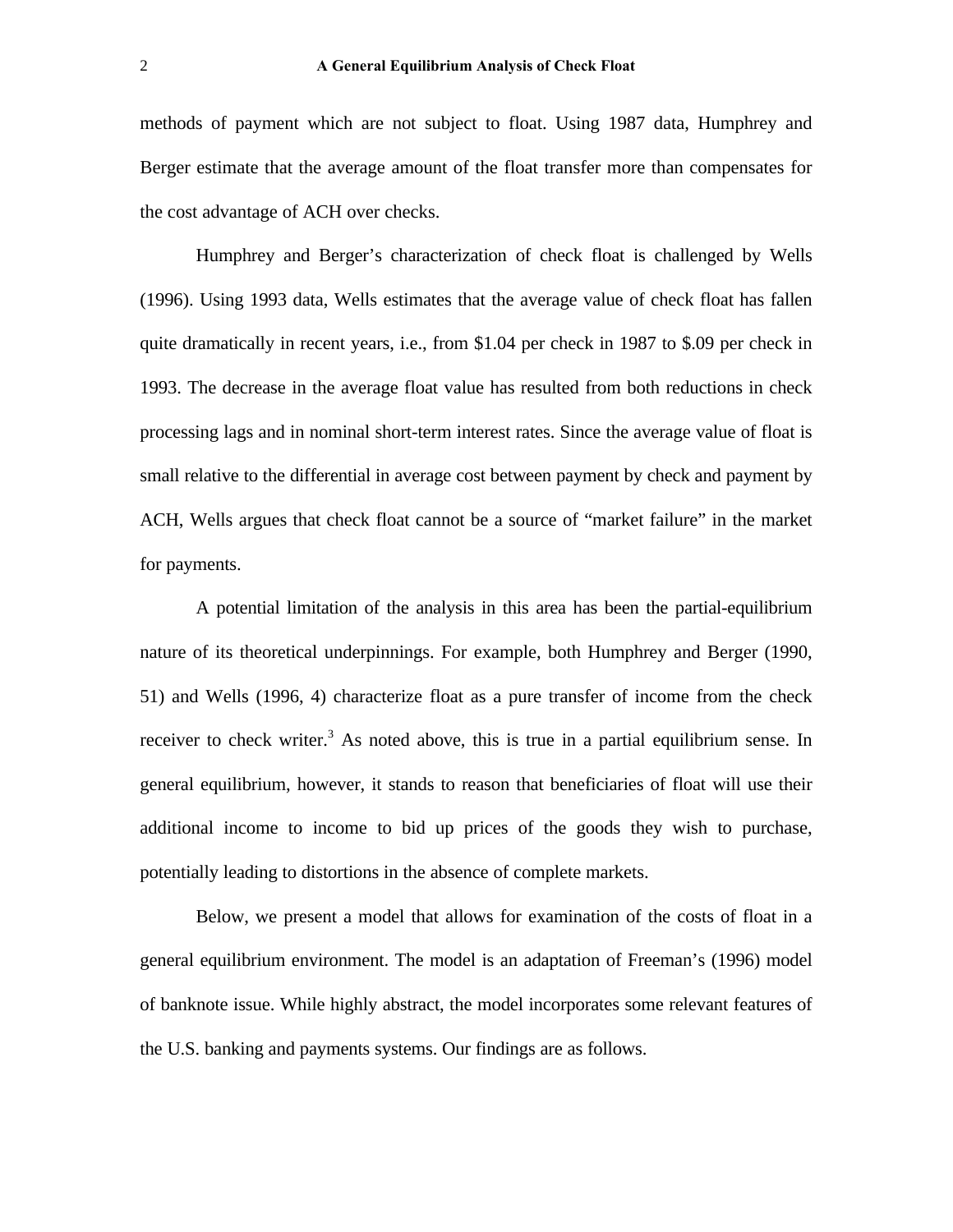First, if the presence of float is sufficiently widespread (though not universal) throughout the economy, then presence of float may have no effect on equilibrium allocations. That is, in some cases the income effect of the float transfer may be precisely offset by substitution effects.

Second, we show that the first result can also hold for the case where banking markets are characterized by imperfect competition.

Third, a combination of par check valuation and differential clearing lags can cause float to have allocational consequences. In this case, float inflates the relative prices of goods which are purchased with checks drawn on remote locations. The effect is a distortion of relative prices rather than a transfer.

These results are consistent with Humphrey and Berger's (1990) view that float is a significant factor behind the continued use of checks. However, our results are also consistent with Wells' (1996) findings that the average value of float is small. Our results imply that so long as the *marginal* value of float is high for some check writers, it would be advantageous for many people to use checks, even though the value of float might appear inconsequential when averaged across all checks.

#### **2. THE MODEL**

#### *2.1 Institutional Environment*

A formal model of check float requires certain key ingredients. First, the model must contain an environment in which economic agents have an incentive to trade, i.e., an "Edgeworth box." Second, there should be a role for "checks," i.e., transfers of inside

<sup>&</sup>lt;sup>3</sup> Humphrey and Berger also note that if additional costs must be incurred in order to generate or reduce float, then float can result in welfare losses. These effects are discussed in Section 5 below.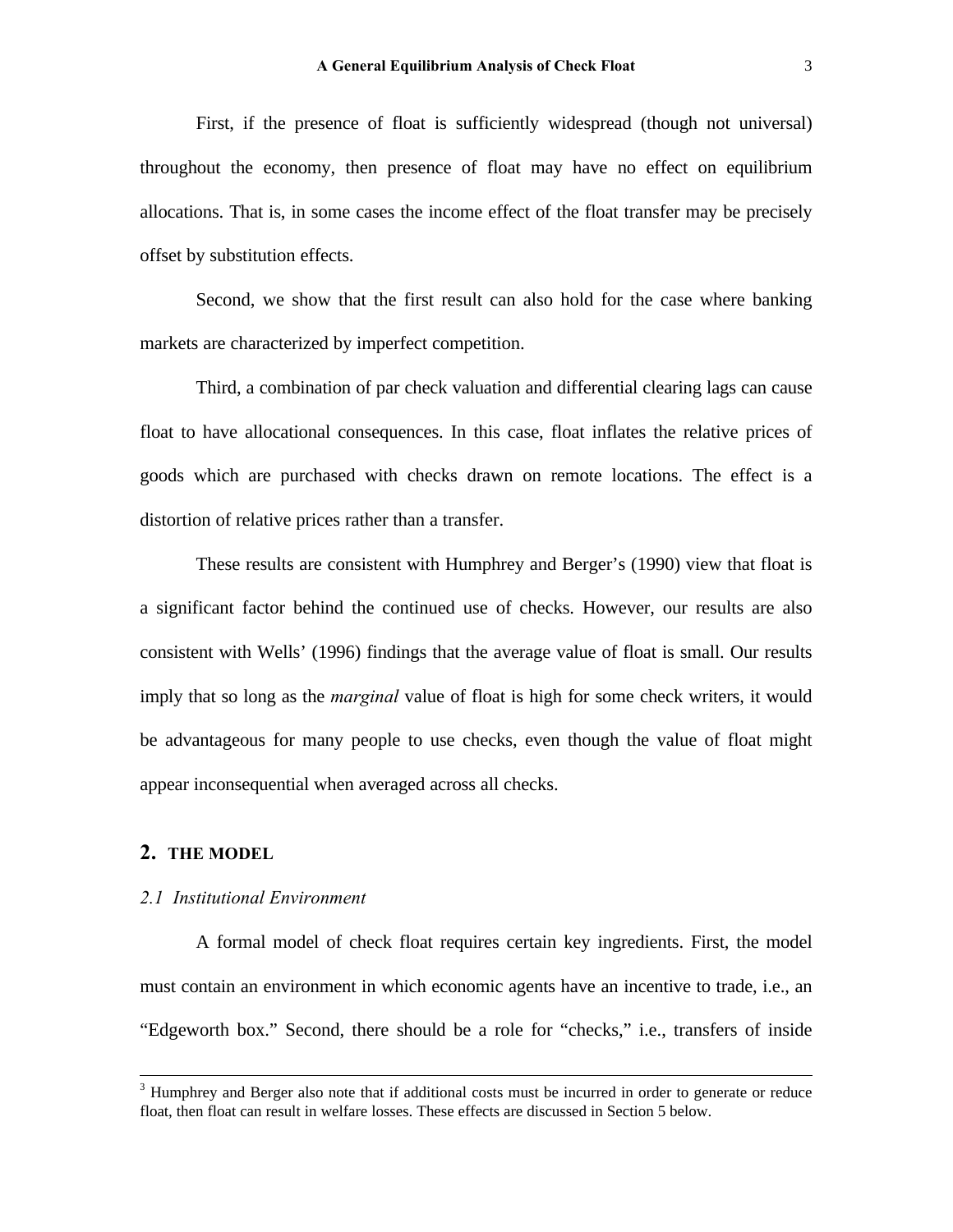money or privately issued debt, as a medium of exchange. Third, in order to model agents' incentive to capture the benefits of float, the model should provide a role for both noninterest bearing government debt or outside money, and for interest-bearing assets such as government bonds.

To produce a model with these features we will adapt Freeman's (1996) model, in which payments are made using privately issued debt. There are a number of distinctions between our setup and Freeman's, however. These distinctions result from our placing certain institutional constraints on the model environment. The constraints are intended to mimic some noteworthy features of U.S. banking and payments institutions, particularly as they apply to the use of checks as a payments medium.

First, as in Freeman's model, agents in our model will make payments using inside money. However, in our model, only banks may create inside money, and inside money cannot be issued in circulating (banknote) form. Instead, inside money can only be created as demand deposits at banks. When a demand deposit claim is transferred in order to make a purchase, then the transfer must be cleared through the banking system in order for the purchase to be valid. This restriction mimics historical restrictions on private banknote issue in the U.S.

Second, our model presumes a special role for outside money. That is, outside money will be the only acceptable medium for settlement of interbank transactions, when the transactions do not take place through a private clearing arrangement. While settlement in outside money is not a legal requirement in the U.S., it is common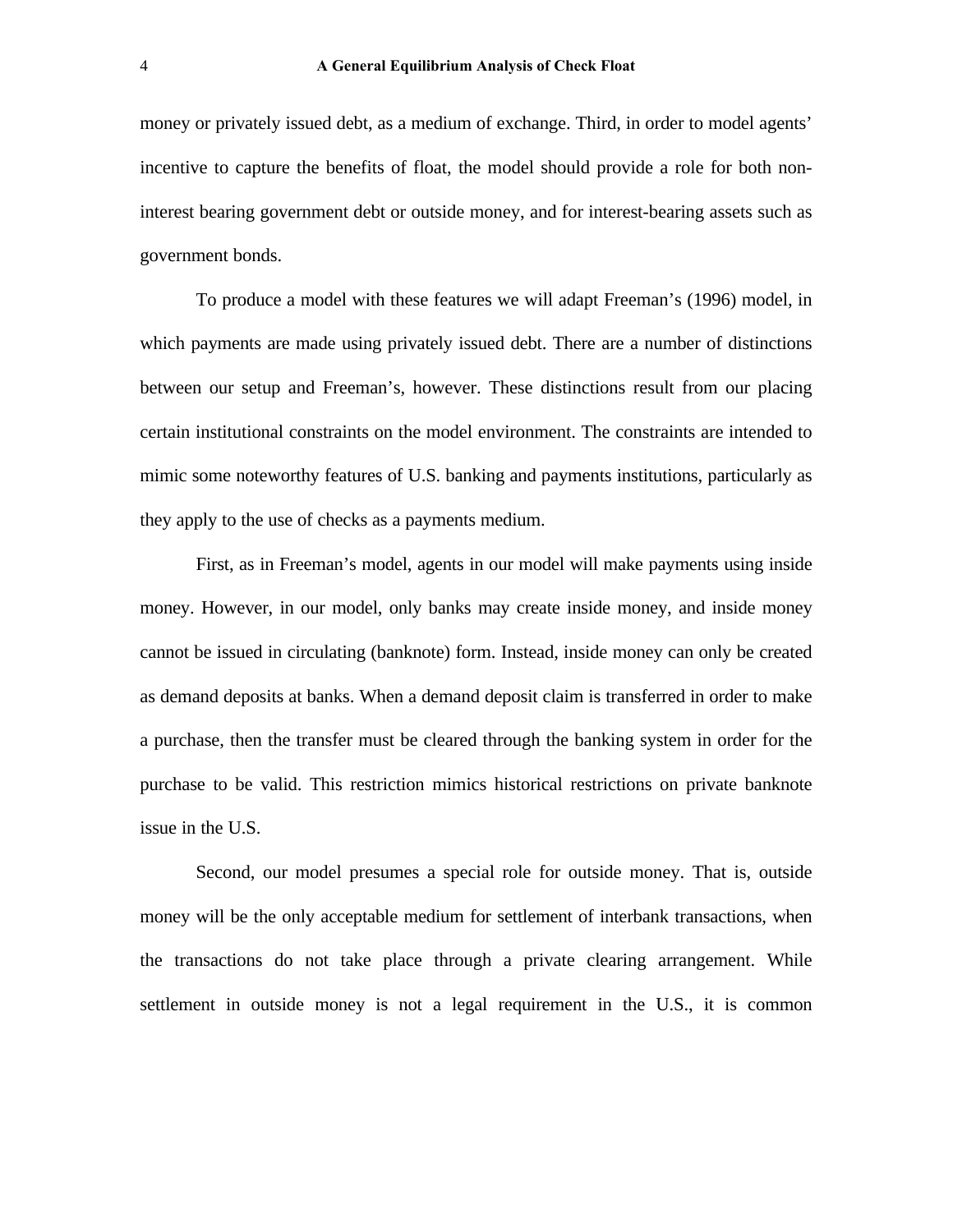expectation and a de facto requirement that such transactions be settled in outside funds.<sup>4</sup> This requirement will not hold for interbank transactions made through a private clearing arrangement.

Third, we take as a legal requirement that checks must be honored at par value in interbank exchange. This restriction has applied to virtually all interbank exchanges in the U.S. since the  $1920s<sup>5</sup>$ .

Fourth, in keeping with U.S. banking history, we assume that banking markets are "geographically dispersed," and that banks are prohibited from branching into all banking markets. Further, banks cannot form private clearing organizations across all banking markets.

### *2.2 Preferences, Endowments, and Technology*

 $\overline{a}$ 

Following Freeman (1996), the economy takes place on *I*+1 isolated locations known as "islands," where *I* is a large, even number. The first *I* islands are each inhabited by a large number of two-period lived people. On each island, *N* new people are born in each period  $t \geq 1$ . In the first period there is a group of *N* people (the "initial old") who live for only one period. Each person born on one of these islands is endowed when young with *y* units of a good that is unique to that island. The good is not transportable across islands, and is nonstorable in the sense that it vanishes at the end of the period if not

<sup>&</sup>lt;sup>4</sup> In models where banks can hold risky portfolios, settlement on the books of a central bank (i.e., in outside funds) can be value-enhancing if settlement arrangements allow for some risk-shifting from commercial banks to the central bank. This incentive is modeled by Emmons (1995) and Kahn and Roberds (1996). This incentive cannot be captured in the setup described below, since banks hold riskless portfolios.<br><sup>5</sup> Duprey and Nelson (1986) describe the transition from nonpar to par checking.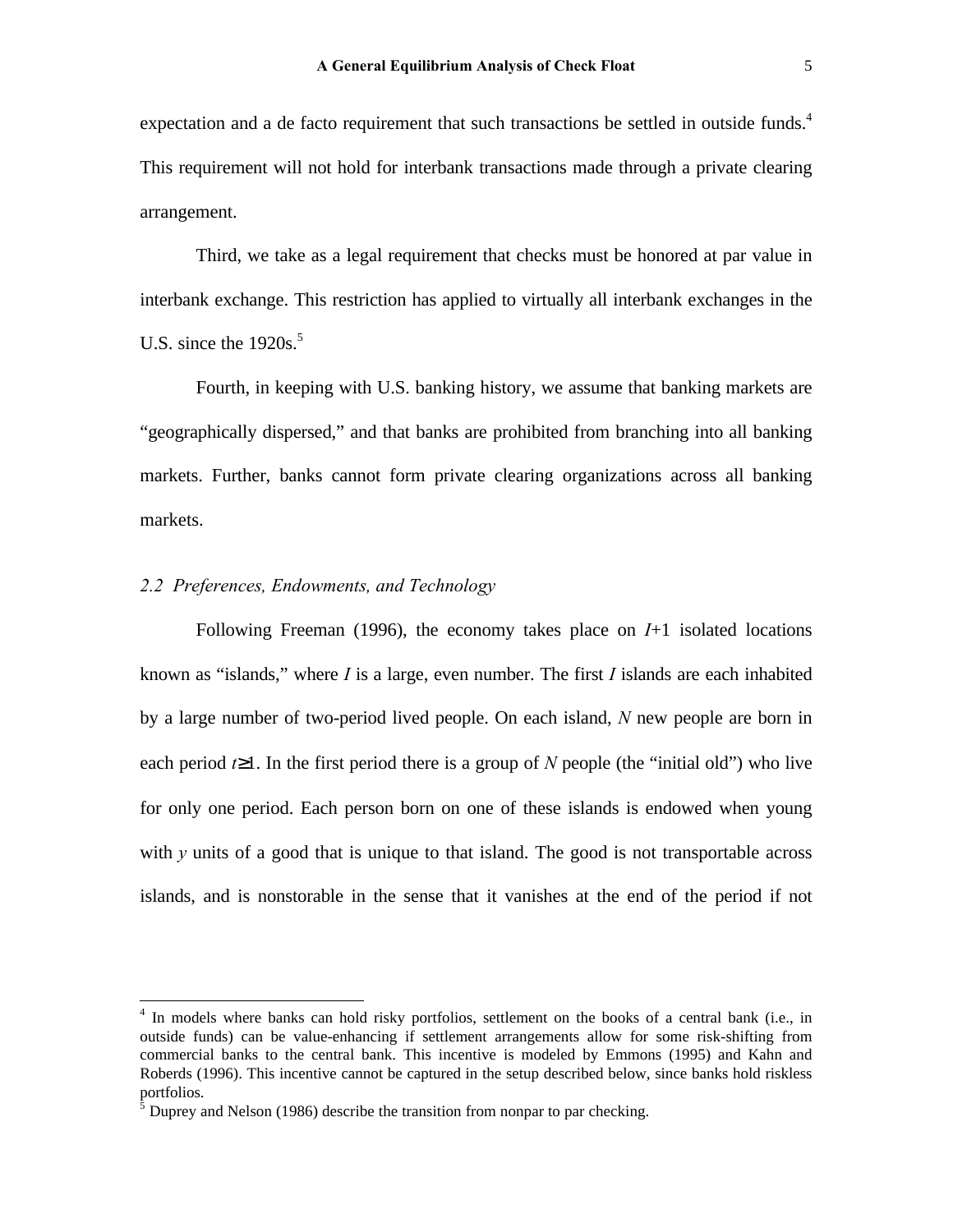consumed. Instead, people wishing to make transactions will journey to other islands in order to obtain their desired consumption good.

The first *I* islands are split into "archipelagoes." An archipelago will define a local banking market. Each archipelago contains an equal number of two types of islands, "debtor" and "creditor" islands (see Figure 1).

People born on debtor islands ("debtors") wish to consume some of their own endowment good and also the good of a creditor island when young, and nothing when old. On every debtor island, some debtors may want to consume creditor goods found on creditor islands within their own archipelago, and others may wish to consume creditor goods found on creditor islands of other archipelagoes. The utility of a debtor is given by  $v(c_t, d_t)$ , where  $c_t$  represents the debtor's consumption of the creditor good, and  $d_t$  the consumption of their own endowment good.

People born on creditor islands ("creditors") wish to consume some of their own endowment good while young, and also a good found on a particular debtor island while old. In contrast to debtors, creditors never wish to buy goods from outside their own archipelago. Creditors also cannot directly consume debtors' endowment goods. A debtor's endowment must first be transformed by a production process (described below) before it can be consumed by creditors. A creditor's utility is given by  $u(C_t, D_{t+1})$ , where  $D_{t+1}$  represents the creditor's consumption of the debtor good, and  $C_t$  represents the consumption of their own endowment good. The utility functions of both the debtors and creditors are sufficiently well-behaved so that interior optima obtain for both types.

The  $I+1$ <sup>st</sup> island is known as the "central island." On the central island there are commercial banks ("banks"), a central bank, and a government. Banks are infinitely lived,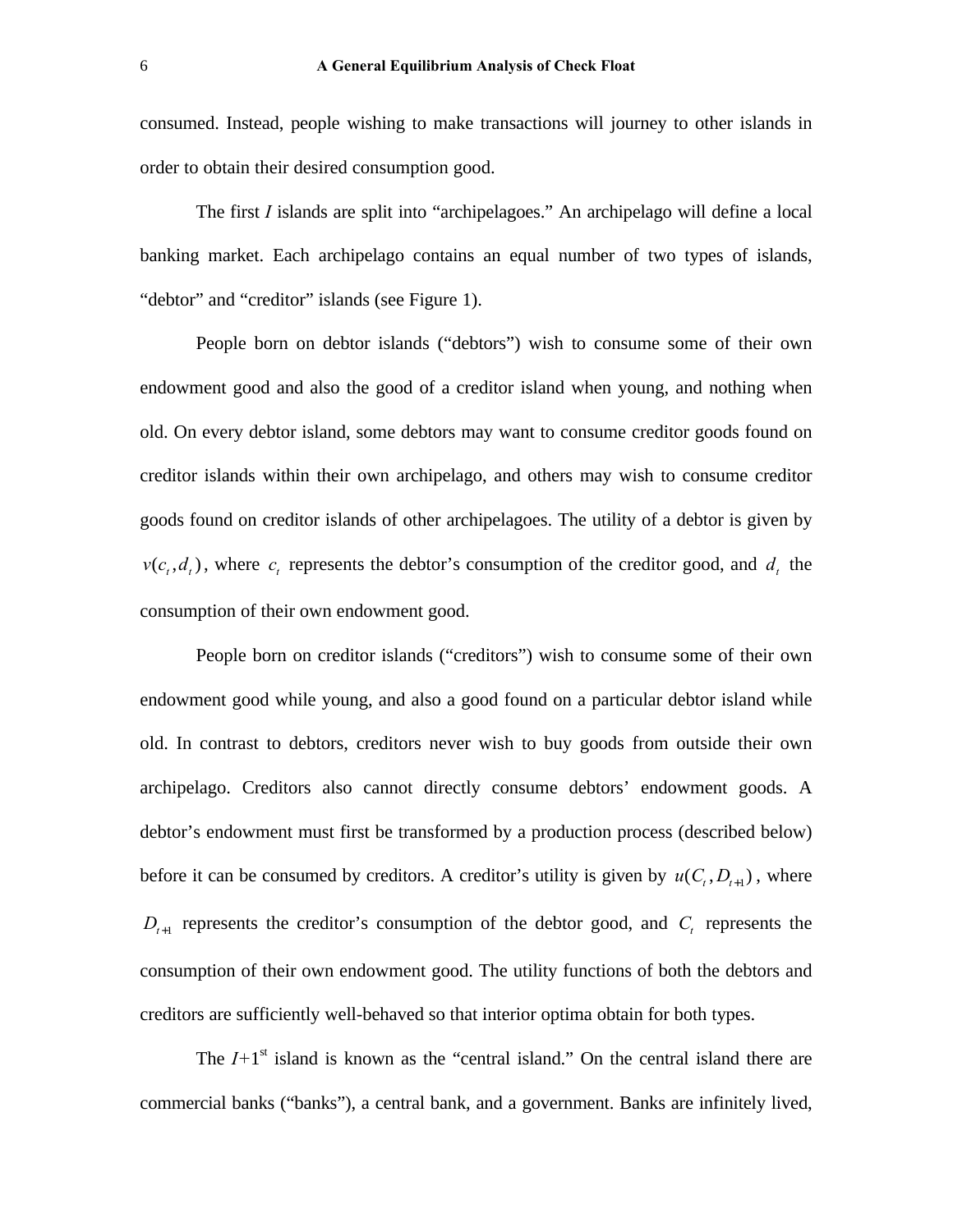and their utility is given by  $\sum_{i=0}^{\infty} b^i$  $\int_{t=0}^{\infty} \mathsf{b}^t \mathit{e}_t$  $\sum_{t=0}^{\infty} b^t e_t$  where  $e_t$  represents period *t* consumption and *b* is a discount factor. Banks are endowed with technologies that allow them to keep perfect records and "clear" payments across islands and archipelagoes. However, due to branching restrictions, not every bank can communicate with every archipelago. In particular, each bank can communicate with ("has a branch on") only a fraction of the archipelagoes. Bank branches are also endowed with a production technology that can transform debtors' endowment goods into goods that can be consumed by creditors. The production process converts one unit of endowment into one unit of a consumption good.

In addition to record-keeping and production technologies, banks are endowed with an initial stock of one-period-maturity government bonds  $B_0$  and an initial stock of central-bank issued fiat money  $M_0$ . Fiat money cannot be counterfeited, is unbacked, and can be costlessly exchanged. Fiat money is "intrinsically useless," but as discussed above it has a special function in settlement of interbank obligations. Government debt has the same properties as fiat money, with two distinctions. First, debt pays a gross nominal interest rate  $R<sub>t</sub>$  per period. Second, it cannot be used to settle interbank obligations.

The initial old creditors on the creditor islands are endowed with claims that aggregate to  $M_0 + B_0$ , the sum of the initial assets owned by the banks.

The stock of outstanding government debt is financed via seignorage. In steady state, the central bank purchases sufficient government bonds in each period so that the stock of outside money expands at a constant rate *m* per period*.* Assuming that the government runs a deficit net-of-interest  $G_t$ , its budget constraint is given by

$$
B_t = R_t B_{t-1} + G_t - (M_t - M_{t-1})
$$
\n(1)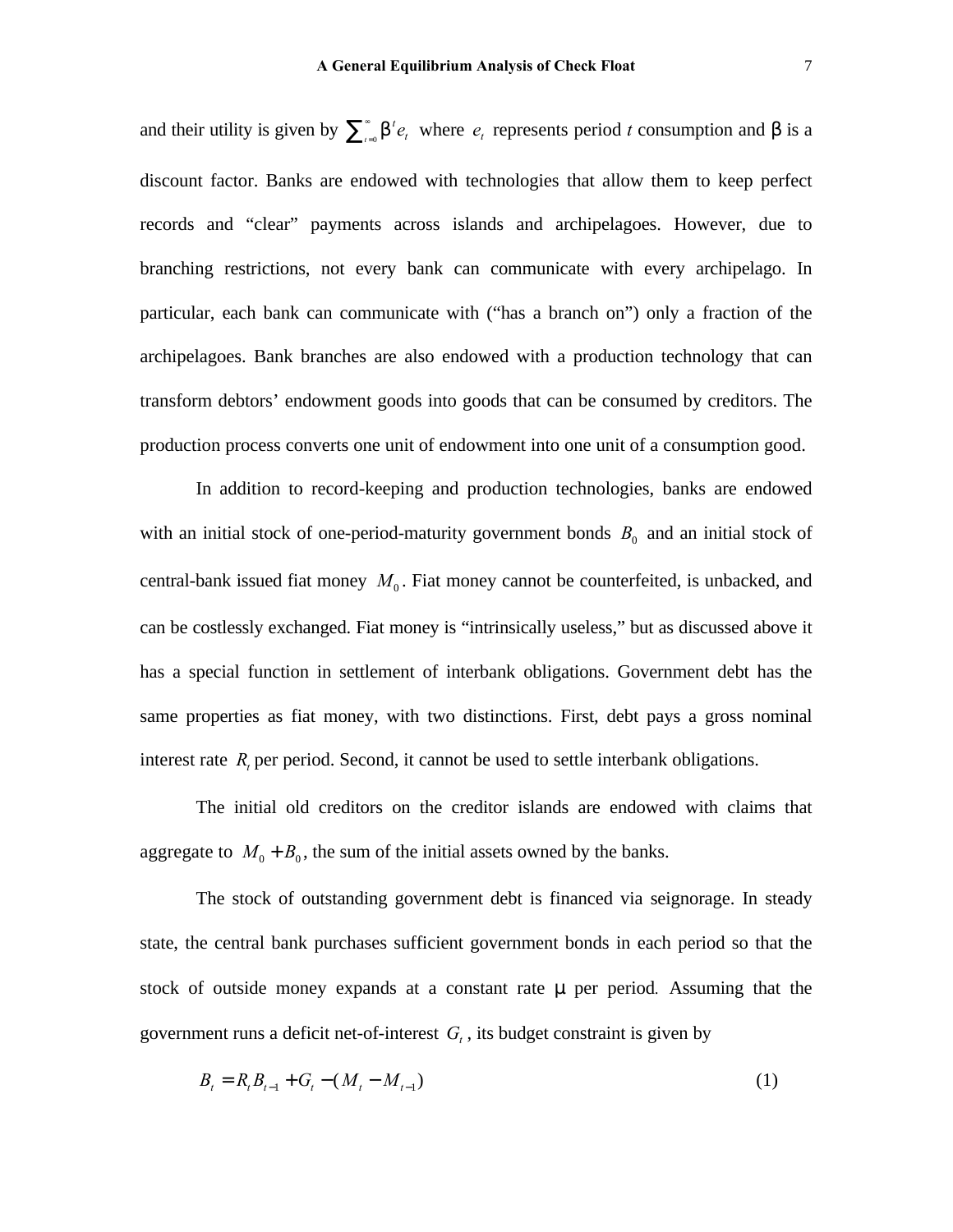If  $G_t$  is not too large and grows at a rate min steady state, (1) can be solved forward in the usual way (see e.g., Sargent (1987)) to yield

$$
B_{t} = \frac{(1+m)^{t}}{r-m} (mM_{0} - (1+m)G_{0})
$$
\n(2)

where in steady state  $R_t = R > 1$ , and  $r = R-1 > m^6$  In steady state, the government budget is balanced in a net-present-value sense, and the ratio of money to bonds is given by

$$
\frac{M_t}{B_t} = \frac{(r - m)M_0}{mM_0 - (1 + m)G_0}
$$
\n(3)

#### *2.3 Trading*

 $\overline{a}$ 

As in Freeman (1996), each period will consist of three stages. In the first stage, new debtors and creditors are born, receive their endowment good, and consume as much of their endowment good as they desire. In the second stage, young (generation *t*) debtors and old (generation *t-*1) creditors travel to other islands in order to consume their desired creditor and debtor goods, respectively. We assume that this travel takes place in a uniform and symmetric fashion, so that there are always the same number of people on every island. In the third stage, debtors and creditors consume the goods of the islands they have traded with.

This setup generates a role for money as a medium of exchange since barter is physically impossible. Note that outside money alone is insufficient for exchange since the young debtors must travel to remote islands before they have a chance to exchange their endowment good for money. Exchange is possible, however, if young debtors can issue

<sup>6</sup> In other words, we are analyzing "dynamically efficient" equilibria in which the real interest rate (*r*-*m*) exceeds the growth rate of the economy (zero). For analyses of related models which consider dynamically inefficient equilibria see, e.g., Espinosa and Russell (1996) or Bullard and Russell (1997).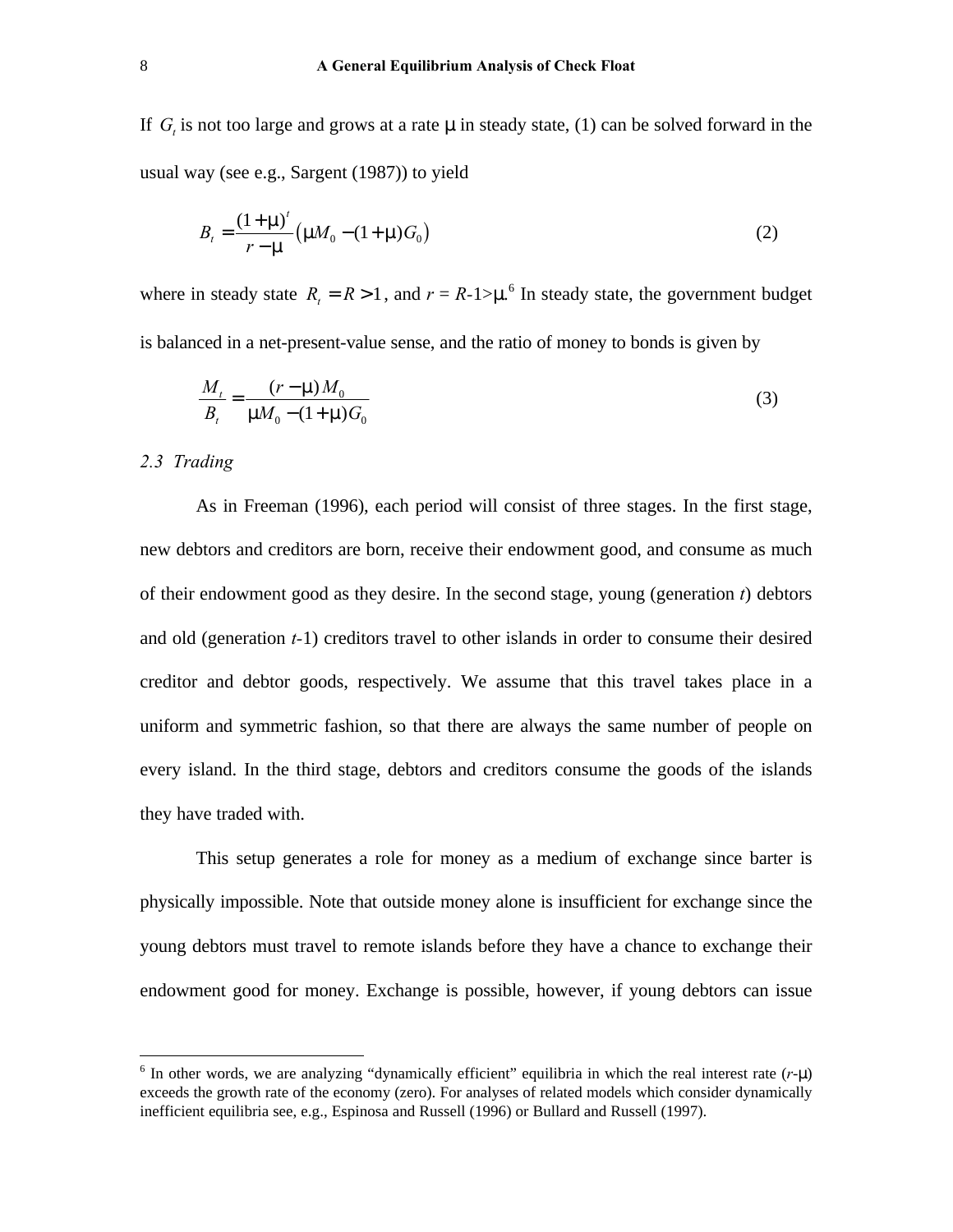debt in exchange for creditor goods and if there is a technology for monitoring and enforcing ("clearing") all such debt contracts. Banks have access to such technology and this allows exchange to occur.

Our model differs from Freeman's in that debtors are legally precluded from paying for their purchases with their own IOUs. Instead, debtors must draw on funds on deposit with a bank by writing a check. They obtain these funds by depositing a portion of their endowment good at a local bank, which transforms their endowment good into a form that can be consumed by creditors.<sup>7</sup> A check cannot circulate: to be a valid form of payment, a check payment must be cleared and settled through the banking system. Clearing involves presentation of the check to the bank on which it is drawn. We will initially assume that the operational costs of clearing are negligible.

Settlement of a check payment occurs when the paying bank transfers assets of equal value to the presenting bank. Settlement can occur in two ways. First, if the banks involved are members of a clearinghouse, then the banks in this clearinghouse can net out payments against each other. Due to the symmetry of payment patterns in our model, each bank's net position against all other banks in the clearinghouse will be zero.

Restrictions on branching imply that the banks cannot form economy-wide clearinghouses. Instead, a certain fraction *w* of check payments presented to each bank are from banks outside the clearinghouse. Such payments must be settled by transfer of outside money to the presenting bank.

 $\overline{a}$ 

 $<sup>7</sup>$  For purposes of tractability, we assume that bank branches on debtor islands are willing to buy and sell</sup> local goods. A better name for banks in this environment might be "zaibatsu." We also assume that depositors do not withdraw their bank funds in cash, although it is possible to modify the model to accommodate both cash and non-cash payments (see Freeman (1996, 113-114)).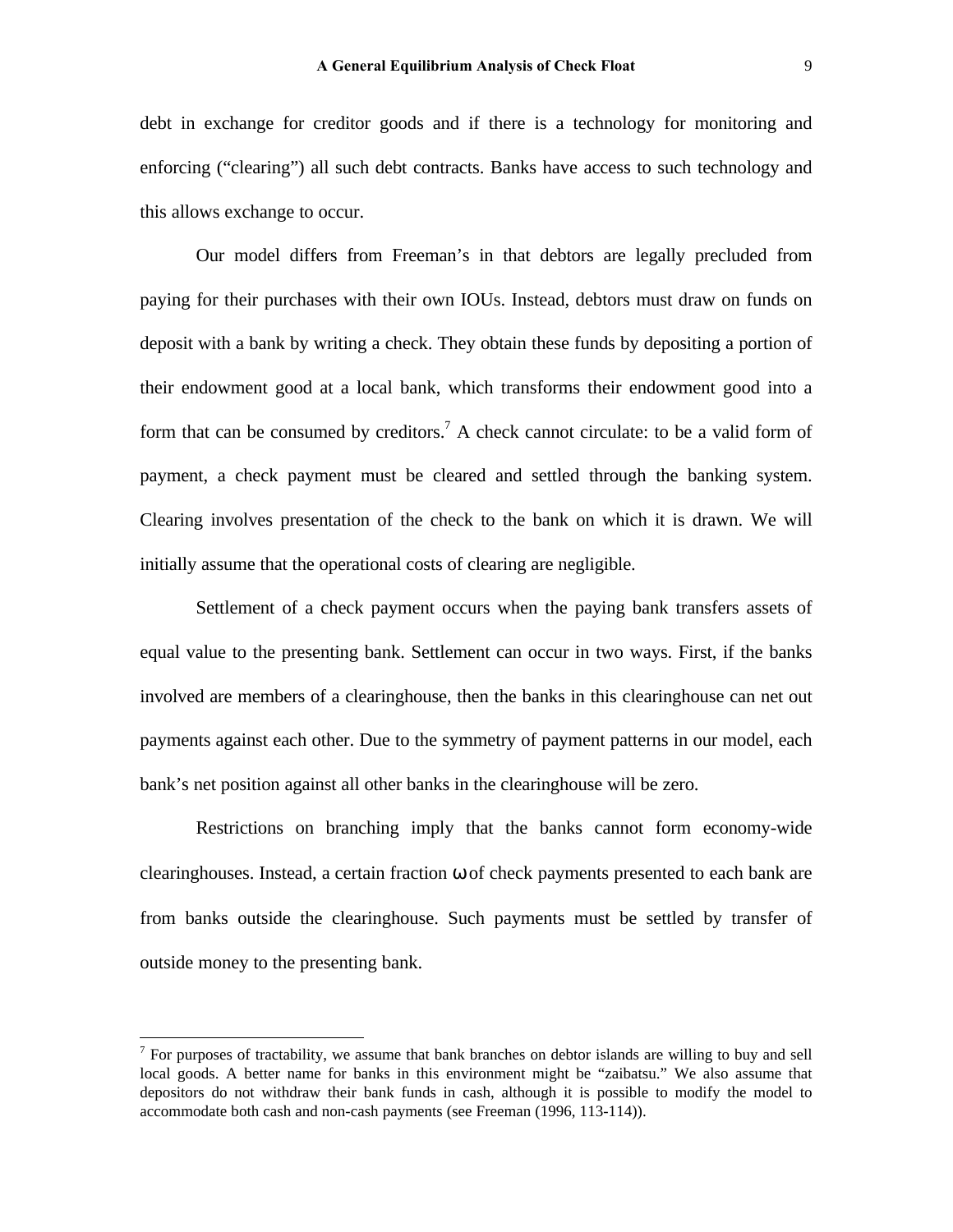Young creditors who receive check payments from debtors deposit these checks at a bank that has a branch on their island. These creditors draw on their bank funds when they purchase debtor goods during the next period. Since creditors never travel outside their own archipelago, we assume that all checks written by creditors are cleared through the "local" clearinghouse.

# **3. EQUILIBRIUM**

In this section we assume that there are a sufficiently many banks' branches on each island so that banks are "perfectly competitive" in the following sense. Banks compete with each other by offering depositors interest on deposits held more than one period. Since profits are zero in equilibrium, banks end up paying all profits from their bond portfolio to depositors. We also assume that deficits net-of-interest  $G_t$  are zero.

## *3.1 Equilibrium without float*

If there is no float then checks written at time *t* must be cleared and during period *t.* Interest on deposits therefore accrues to creditors.

In order to trade, a young debtor must have some funds on deposit at a local bank branch. The bank is willing to take a certain portion of the debtor's endowment as a deposit. That is if the debtor deposits  $y - d_t$  debtor goods with the bank, the debtor's bank balance  $h_t$  will be given by

$$
h_t = (y - d_t)p_t \tag{4}
$$

where  $p_t$  is the money price of a debtor good on a debtor island. The budget constraint faced by debtors will thus be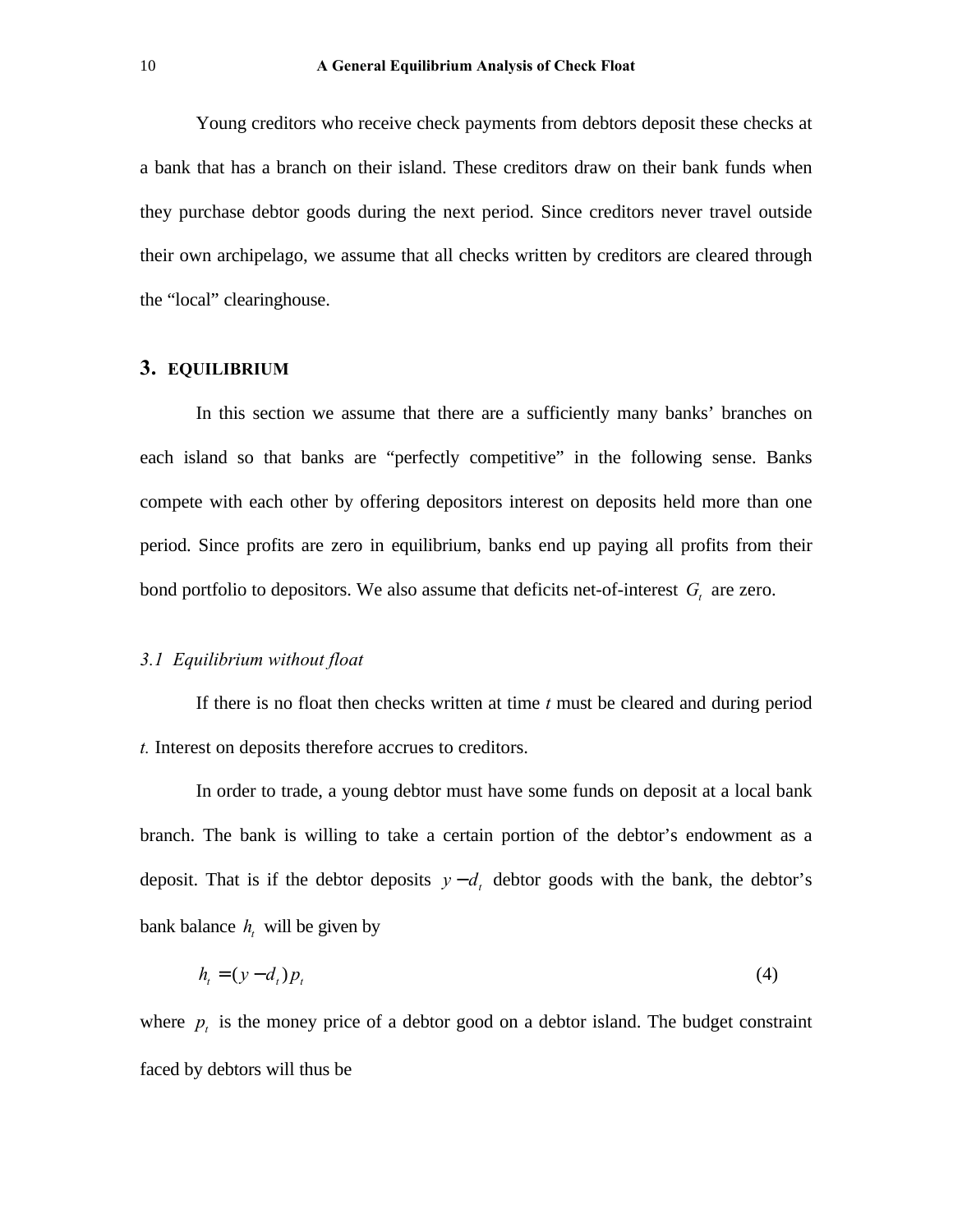$$
yp_t = d_t p_t + h_t = d_t p_t + c_t p_t^* \tag{5}
$$

where  $p_t^*$  is the money price of creditor good on a creditor island. The first-order condition for the debtor's utility maximization problem will thus be

$$
v_c / v_d = p_t^* / p_t \tag{6}
$$

where subscripts indicate partial derivatives.

Creditors sell a certain portion of their endowment good while young, receiving check payments in return. In the next period, they use the deposits plus accrued interest to purchase debtor goods. Hence a creditor's budget constraints are defined by

$$
y_t p_t^* = C_t p_t^* + l_t
$$
  
\n
$$
l_t (1 + f_t) = D_{t+1} p_{t+1}
$$
\n(7)

where  $l_t$  is the period-*t* bank balance of a young creditor, and  $f_t$  is the (contract) interest rate on deposits. The first-order condition for utility maximization by a creditor is

$$
u_c / u_D = (p_t^* / p_{t+1}) (1 + f_t)
$$
\n(8)

Before deriving equilibrium conditions, we consider the balance sheet of a typical bank at the various stages within a period. At stage 1 of every period, the bank's balance sheet will look like the following (all entries are stated on a per-capita basis):

| Assets               | Liabilities $+$ NW                             |
|----------------------|------------------------------------------------|
| Bonds $B_{\epsilon}$ | $(1+f_{t-1})l_{t-1}$ deposits of old creditors |
| Outside money $M_t$  | NW $(=0$ in equilibrium)                       |

At stage 2 of every period, the bank's balance sheet will be:

| Assets                                        | Liabilities $+$ NW                             |
|-----------------------------------------------|------------------------------------------------|
| Bonds $B_t$                                   | $h_{t}$ deposits of young debtors              |
| Outside money $M_t$                           | $(1+f_{t-1})l_{t-1}$ deposits of old creditors |
| Goods of young debtors worth $p_{i}(y-d_{i})$ | $\vert$ NW (=0 in equilibrium)                 |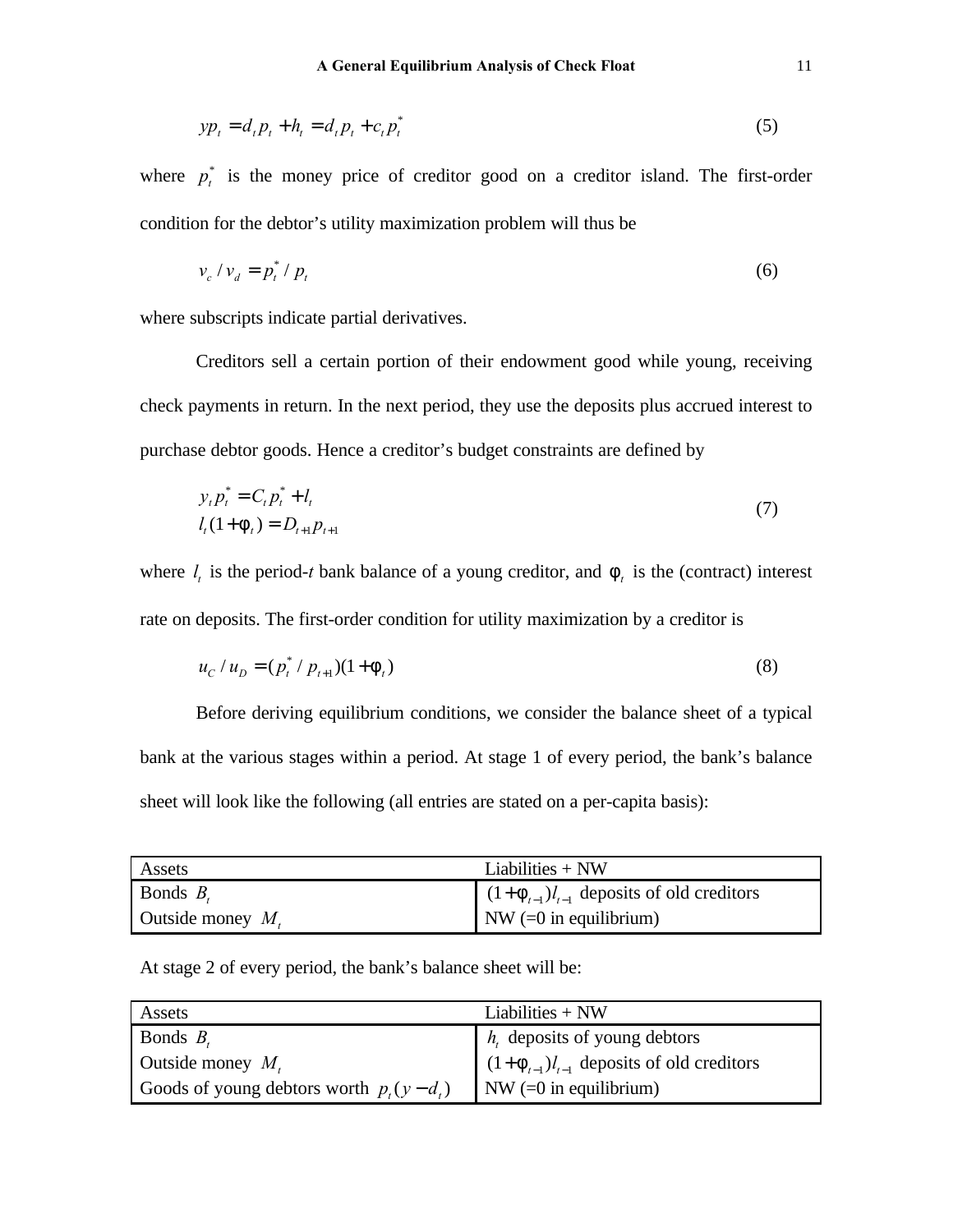At stage 3, both debtors' and creditors' purchases have been cleared and settled, implying that the bank's balance sheet will be:

| Assets               | Liabilities $+$ NW                            |
|----------------------|-----------------------------------------------|
| Bonds $B_{\epsilon}$ | $\mid$ <i>l</i> , deposits of young creditors |
| Outside money $M_t$  | NW $(=0$ in equilibrium)                      |

From the balance sheets above, we can derive several useful relationships. First, from the stage 3 balance sheet it follows that the value of young creditors' deposits equals the value of the bank's outside assets, i.e.,

$$
l_t = M_t + B_t \tag{9}
$$

Since the value of funds paid by debtors for creditor goods equals the value of funds received by creditors, it follows that in equilibrium

$$
h_{i} = l_{i} \tag{10}
$$

Finally, comparing the bank's stage 3 balance sheet at time *t* to its stage 1 balance sheet at time  $t+1$ , we obtain

$$
(1 + ft) = \frac{M_{t+1} + B_{t+1}}{M_t + B_t} = (1 + r)
$$
\n(11)

To solve for the prices  $p_t$  and  $p_t^*$ , we substitute (9), (10), and (11) into budget constraints (5) and (7) to obtain

$$
p_t = \frac{M_t + B_t}{y - d_t} \tag{12}
$$

$$
p_t^* = \frac{M_t + B_t}{c_t} \tag{13}
$$

Substituting the market prices for debtor and creditor goods into first-order conditions (6) and (8), we obtain the following conditions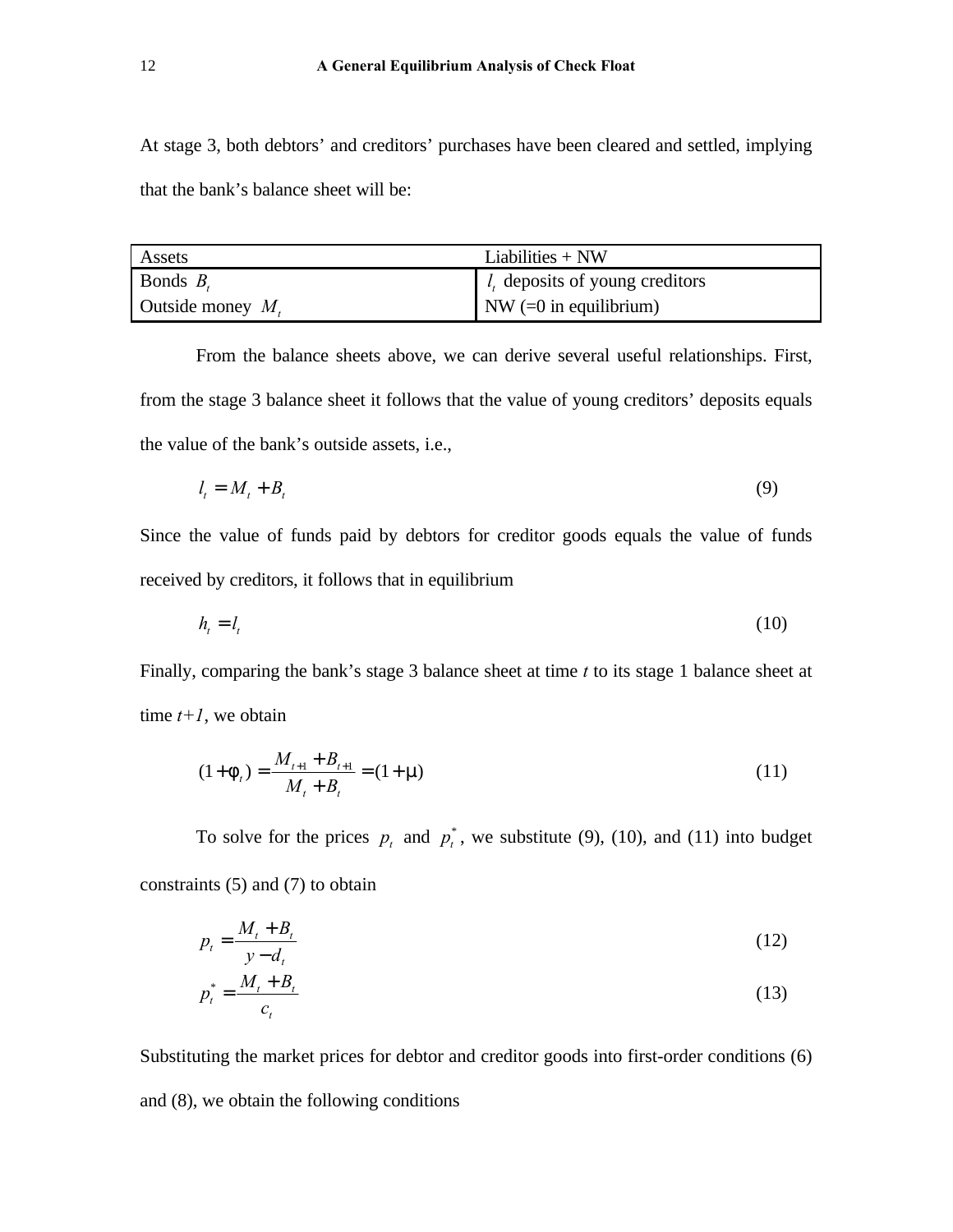$$
\frac{v_c}{v_d} = \frac{p_t^*}{p_t} = \frac{y - d_t}{c_t}
$$
\n(14)

$$
\frac{u_C}{u_D} = \frac{p_t^*}{p_{t+1}} (1 + f_t) = \left(\frac{y - d_{t+1}}{c_t}\right) \left(\frac{M_t + B_t}{M_{t+1} + B_{t+1}}\right) (1 + r) = \left(\frac{y - d_{t+1}}{c_t}\right)
$$
(15)

Equations (14) and (15), together with the resource constraints

$$
d_t + D_t = y = c_t + C_t \tag{16}
$$

determine the (stationary) equilibrium values of  $(c_t, d_t, C_t, D_t)$ . Clearing of the market for outside money requires that the demand for outside money as a settlement medium equal its supply, i.e., that

$$
M_t = \mathsf{W} \mathsf{h}_t = \mathsf{W} \mathsf{M}_t + B_t \mathsf{H} \Rightarrow M_t \mathsf{H}_t = \mathsf{W} \mathsf{W} \mathsf{H} \mathsf{W} \tag{17}
$$

Consistency of equilibrium thus requires that the money-bond ratio in (17) be identical to that implied by the present-value budget balance condition (3).

# *3.2 Properties of the no-float equilibrium*

Inspection of equilibrium conditions (14), (15), and (16) reveals that the equilibrium values of  $(c_t, d_t, C_t, D_t)$  are unaffected by the growth rate of the money stock *m*, i.e., money is superneutral. The equilibrium allocation in this case is also efficient in the sense that it solves the social planner's problem of maximizing a population-weighted sum of utilities in steady state, subject to resource constraints (16). This problem has first-order condition<sup>8</sup>

$$
u_c/u_D = v_c/v_d
$$

which is implied by equilibrium conditions (14) and (15).

#### *3.2 Equilibrium with float*

<sup>&</sup>lt;sup>8</sup> See Green (1997) for a derivation and a discussion.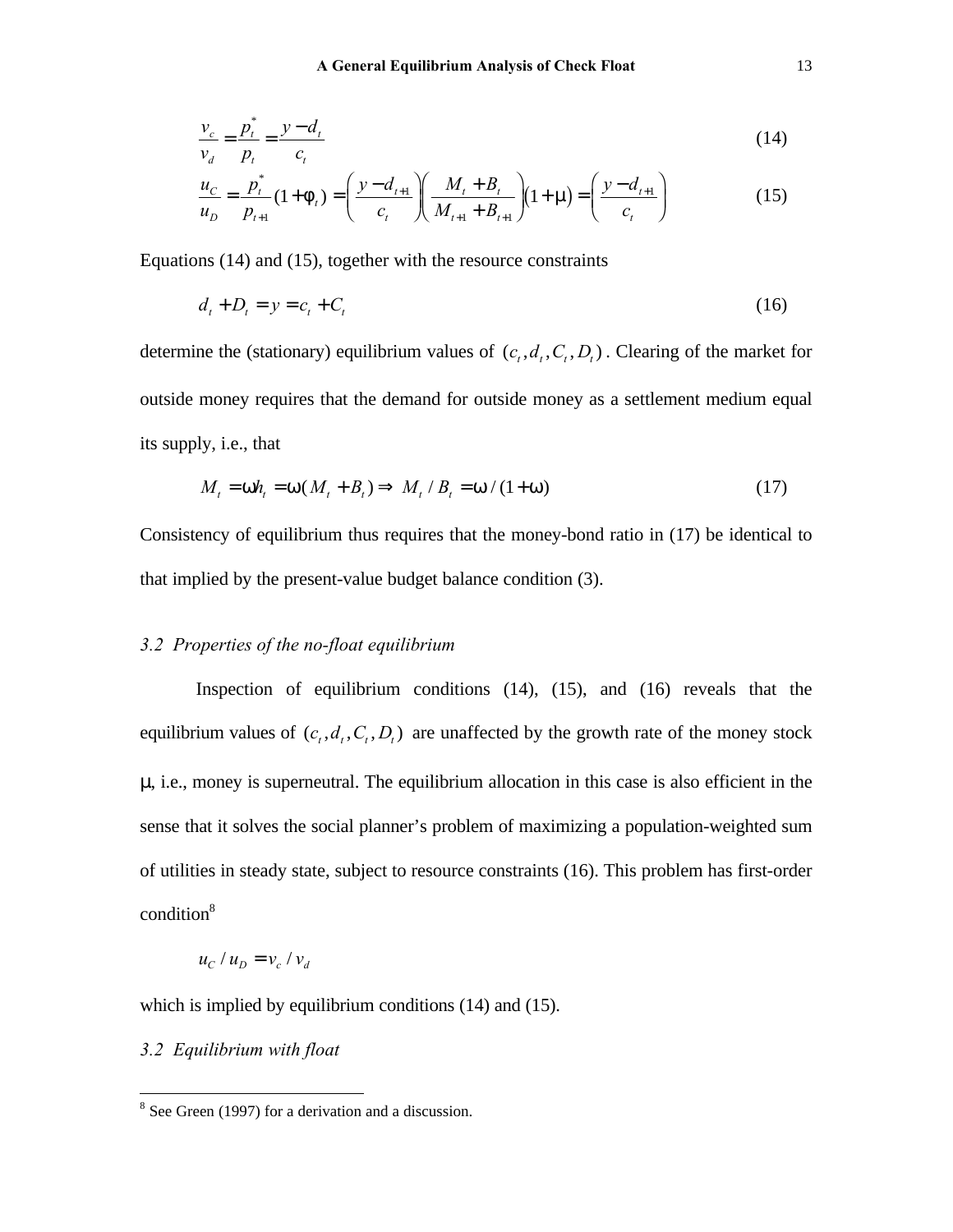We now consider a version of the model where all young debtors buy goods in "remote" locations, i.e., in archipelagoes other than their own. Checks written at these remote locations take one period to clear, so that debtors can collect interest on their deposits until their checks clear in the next period. We assume that these checks clear in the first stage of the period. Checks written by creditors are cleared through the local clearinghouse and clear within the same period.

In this version of the model, the budget constraints for a representative debtor are

$$
yp_t = d_t p_t + h_t
$$
  
\n
$$
h_t(1 + f_t) = c_t p_t^*
$$
\n(18)

A representative creditor has budget constraint

$$
y_t p_t^* = C_t p_t^* + l_t = C_t p_t^* + D_{t+1} p_{t+1}
$$
\n(19)

These budget constraints imply the following first-order conditions for the debtor and creditor, respectively:

$$
v_c / v_d = (p_t^* / p_t) (1/(1 + f_t))
$$
\n(20)

$$
u_c / u_D = p_t^* / p_{t+1}
$$
 (21)

To solve for  $p_t^*$ , we note that the amount of the debtors' funds available for purchasing creditor goods must equal the value of the purchase, i.e.,

$$
h_t(1 + f_t) = M_{t+1} + B_{t+1} = c_t p_t^* \tag{22}
$$

which implies

$$
p_t^* = \frac{M_{t+1} + B_{t+1}}{c_t} \tag{23}
$$

Similarly, the value of the young debtors' goods purchased by the old creditors must equal the amount of deposits held by the old creditors, implying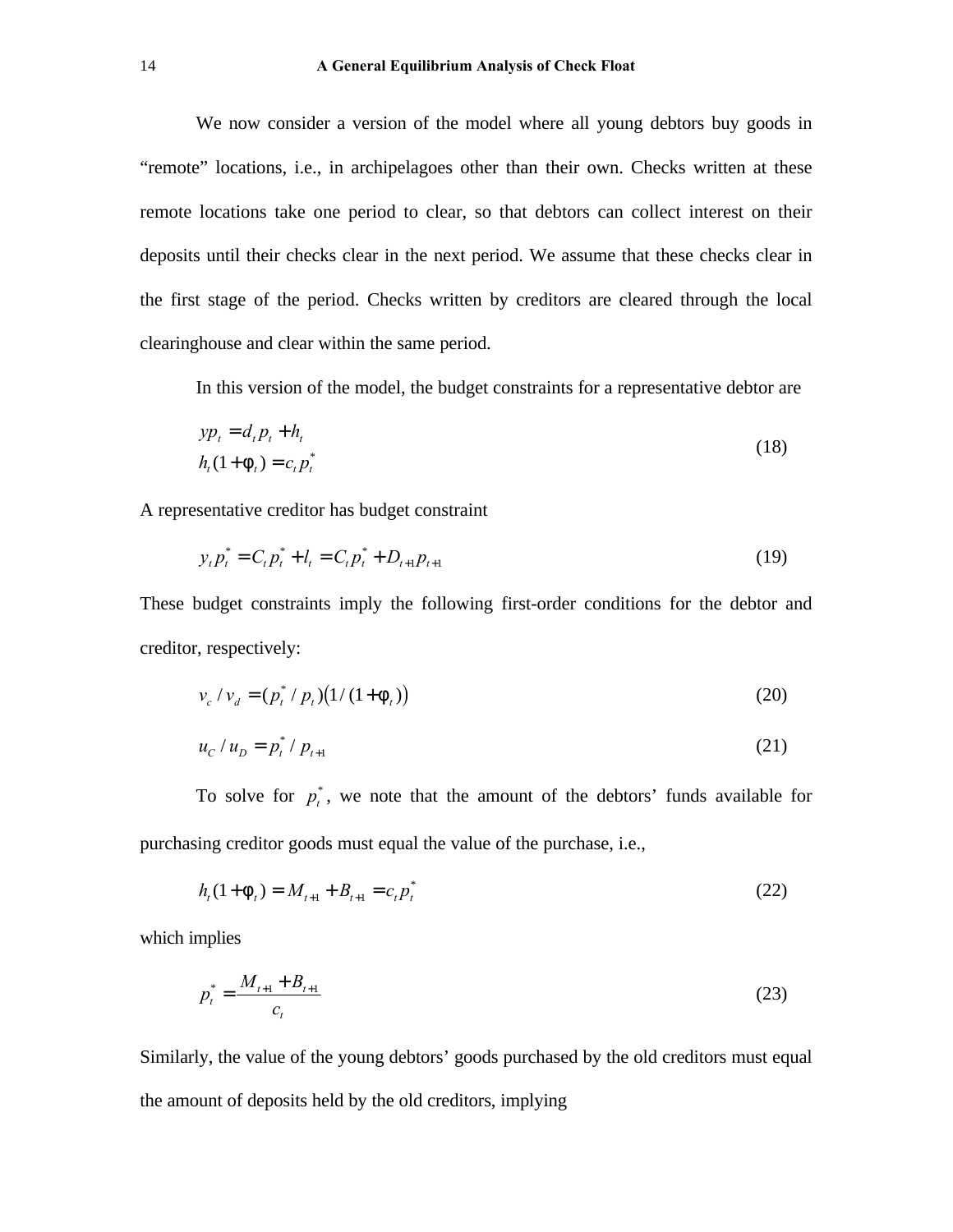$$
p_t = \frac{M_t + B_t}{y - d_t} \tag{24}
$$

Substituting the expressions for prices into first-order conditions (20) and (21), and using the fact that  $f = m$  we obtain

$$
\frac{v_c}{v_d} = \frac{p_t^*}{p_t(1+f_t)} = \left(\frac{M_{t+1} + B_{t+1}}{(1+m)(M_t + B_t)}\right) \left(\frac{y - d_t}{c_t}\right) = \left(\frac{y - d_t}{c_t}\right)
$$
(25)

$$
\frac{u_C}{u_D} = \frac{p_t^*}{p_{t+1}} = \left(\frac{M_{t+1} + B_{t+1}}{c_t}\right) \left(\frac{y - d_{t+1}}{M_{t+1} + B_{t+1}}\right) = \left(\frac{y - d_{t+1}}{c_t}\right)
$$
(26)

Equations (25) and (26) are identical to equilibrium conditions (14) and (15) from the no-float model; hence they imply the same equilibrium allocation as in the no-float model. As was the case with the no-float model, money is superneutral and the equilibrium allocation is efficient.<sup>9</sup>

The reason that float fails to have any effect on equilibrium allocations is that the income effect resulting from transferring the float to debtors is precisely offset by a substitution effect. The debtors use their float income to bid up the price of creditor goods (see equation (23)), which negates the effect of the float transfer for the debtors and compensates the creditors for the loss of interest income.

# **4. EXTENSIONS**

 $\overline{a}$ 

# *4.1 Imperfect Competition*

So far we have assumed that the market for banking and payment services is perfectly competitive. While this assumption is a reasonable one for most modern-day

 $9^9$  Freeman (1996, 113) derives a similar result.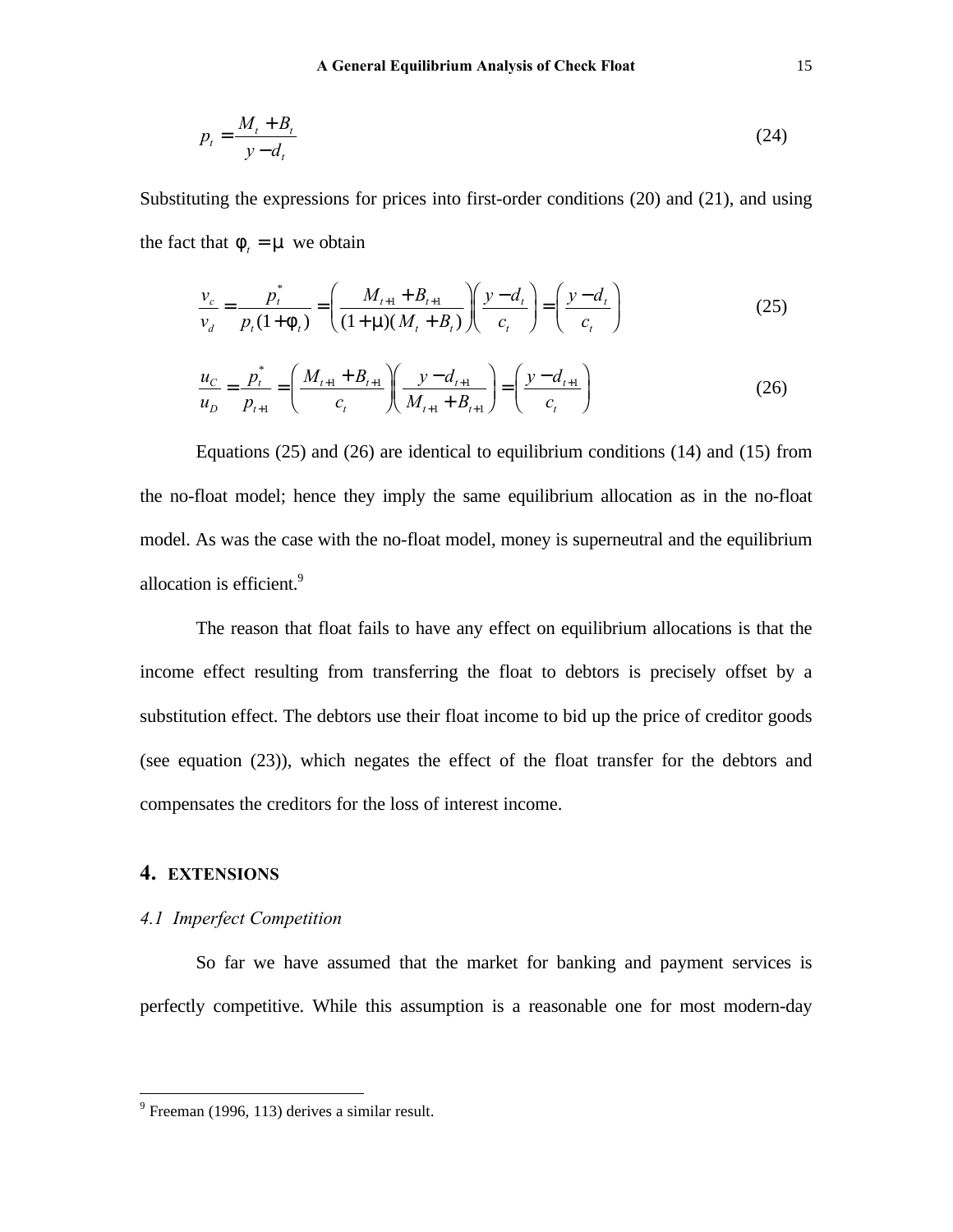urban banking markets, competition has historically been restricted in many banking markets in the U.S., particularly in rural areas.

To formally investigate the effects of imperfect competition, we consider an extreme case of the model where each archipelago has only one bank. The single bank is legally constrained to offer its customers a standard deposit contract (customers have full access to funds on deposit), but the bank retains all earnings on its bond portfolio. For purposes of tractability, we assume that the bank is only interested in consuming creditor goods. The bank obtains these goods by writing checks on itself. We also assume that the bank is sufficiently impatient so that it uses its bond income for immediate consumption.

First consider the case where there is no float so that checks clear in the same period. The amount of income available to the bank is the interest on its previous period's bond portfolio. Hence in steady state its budget constraint is

$$
c_t^B p_t^* = r B_{t-1} \tag{27}
$$

where  $c_t^B$  denotes the banker's consumption of the creditor good. The market-clearing condition requires that the value of funds available to purchase the creditor good equal expenditures on the creditor good, i.e., that

$$
p_t^* = \frac{M_t + B_t}{c_t + c_t^B} = \frac{M_t + B_t}{y - C_t}
$$
\n(28)

A similar constraint applies to the debtor good. Note however that old creditors at time *t* do not have claim to the bank's entire stock of outside assets  $M_t + B_t$ , since the bank retains the earnings on the bonds for its own consumption. It follows that

$$
p_t(y - d_t) = M_t + B_t - rB_{t-1} \Longleftrightarrow y_t - d_t = \frac{M_{t-1} + B_{t-1}}{p_t}
$$
(29)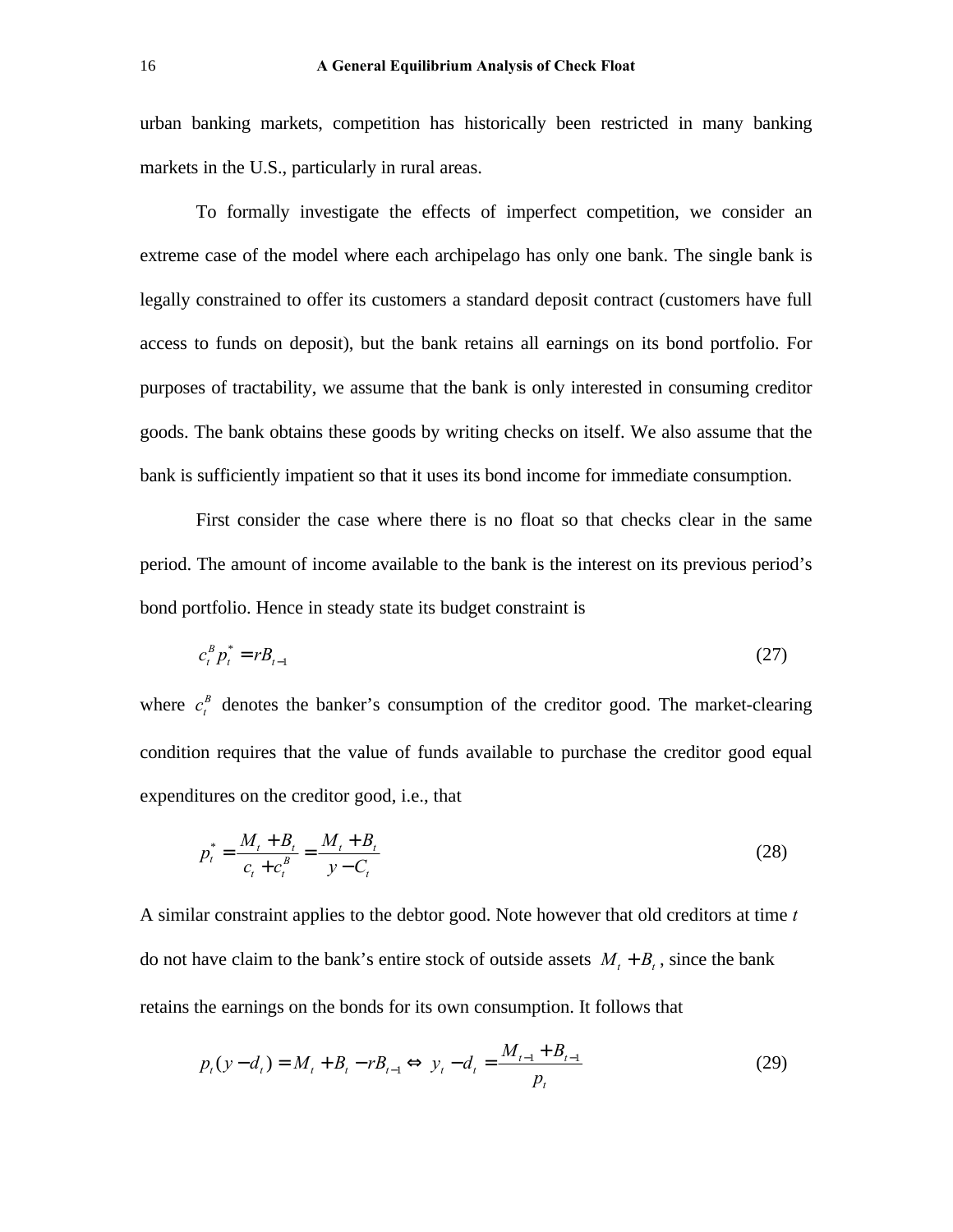Since neither debtors nor creditors receive interest on their deposits, their budget constraints are given by  $(5)$  and  $(19)$ , and their first-order conditions by  $(6)$  and  $(21)$ respectively. Substituting market-clearing conditions (28) and (29) into the debtor and creditor's first-order conditions, we obtain

$$
\frac{v_c}{v_d} = \left(\frac{y - d_t}{y - C_t}\right)(1 + r) \tag{30}
$$

$$
\frac{u_C}{u_D} = \frac{y - d_{t+1}}{y - C_t} \tag{31}
$$

Substituting market-clearing conditions (28) into the bank's budget constraint (27) and using the expression for the money-bond ratio (3), we obtain

$$
c_t^B = \frac{rB_{t-1}}{p_t^*} = \frac{rB_{t-1}(y - C_t)}{M_t + B_t} = \frac{m}{1 + m}(y - C_t)
$$
\n(32)

Equations (30), (31), and (32), together with resource constraints, determine the equilibrium values of  $(c_t, d_t, c_t^B, C_t, D_t)$ *B*  $t_t$ ,  $D_t$ ). This equilibrium is not efficient in the sense discussed above, and money is not superneutral. The bank's appropriation of profits from its bond portfolio has the effect of placing a distortionary tax on purchases of creditor goods, which encourages debtors to substitute consumption away from creditor goods and towards their own endowment good. The bank uses revenues from this "tax" to finance its own purchases so there is no offsetting income effect.

We now consider the case where purchases of creditor goods are subject to float. Formally, we model float as meaning that checks written to purchase a creditor good take an extra period to clear. In this case, the bank pays for its purchases of the creditor good with the interest on the current period's bond portfolio, so its budget constraint becomes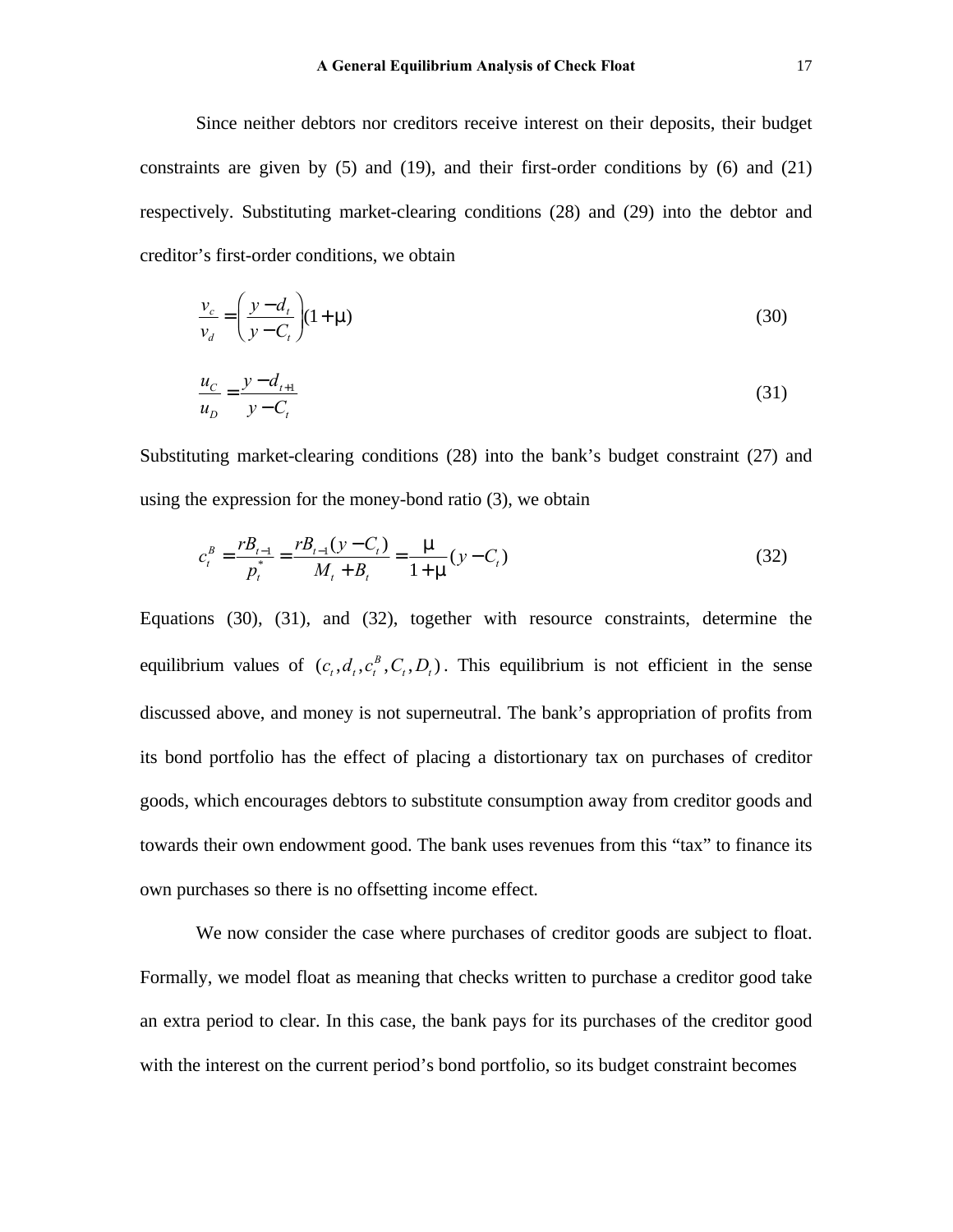$$
c_t^B p_t^* = r B_t \tag{33}
$$

and the market-clearing condition for the debtor and creditor good are

$$
p_t = \frac{M_t + B_t}{y - d_t} \tag{34}
$$

$$
p_t^* = \frac{M_{t+1} + B_{t+1}}{c_t} \tag{35}
$$

The budget constraints for debtors and creditors and their first-order conditions remain as before. Substituting the market-clearing conditions into the first-order conditions and into the bank's budget constraint (33) we again obtain

$$
\frac{v_c}{v_d} = \left(\frac{y - d_t}{y - C_t}\right)(1 + r) \tag{36}
$$

$$
\frac{u_C}{u_D} = \frac{y - d_{t+1}}{y - C_t} \tag{37}
$$

$$
c_t^B = \frac{m}{1+m}(y - C_t)
$$
 (38)

Equilibrium conditions (36), (37), and (38) coincide exactly with equations (30), (31) and (32). That is, the equilibrium allocations with float are identical to those without float. Although the presence of float gives the banker has a higher nominal income in every period, the value of this income is bid away in equilibrium. The resulting equilibrium is inefficient, but no more or less so than the equilibrium without float.

## *4.2 Distortionary Public Finance*

Similar effects on equilibrium allocations can also arise when the government runs positive deficits net-of-interest *G<sup>t</sup>* . Suppose that in each period, a portion of the newly created outside money is deposited in banks and used to buy creditor goods. The creditor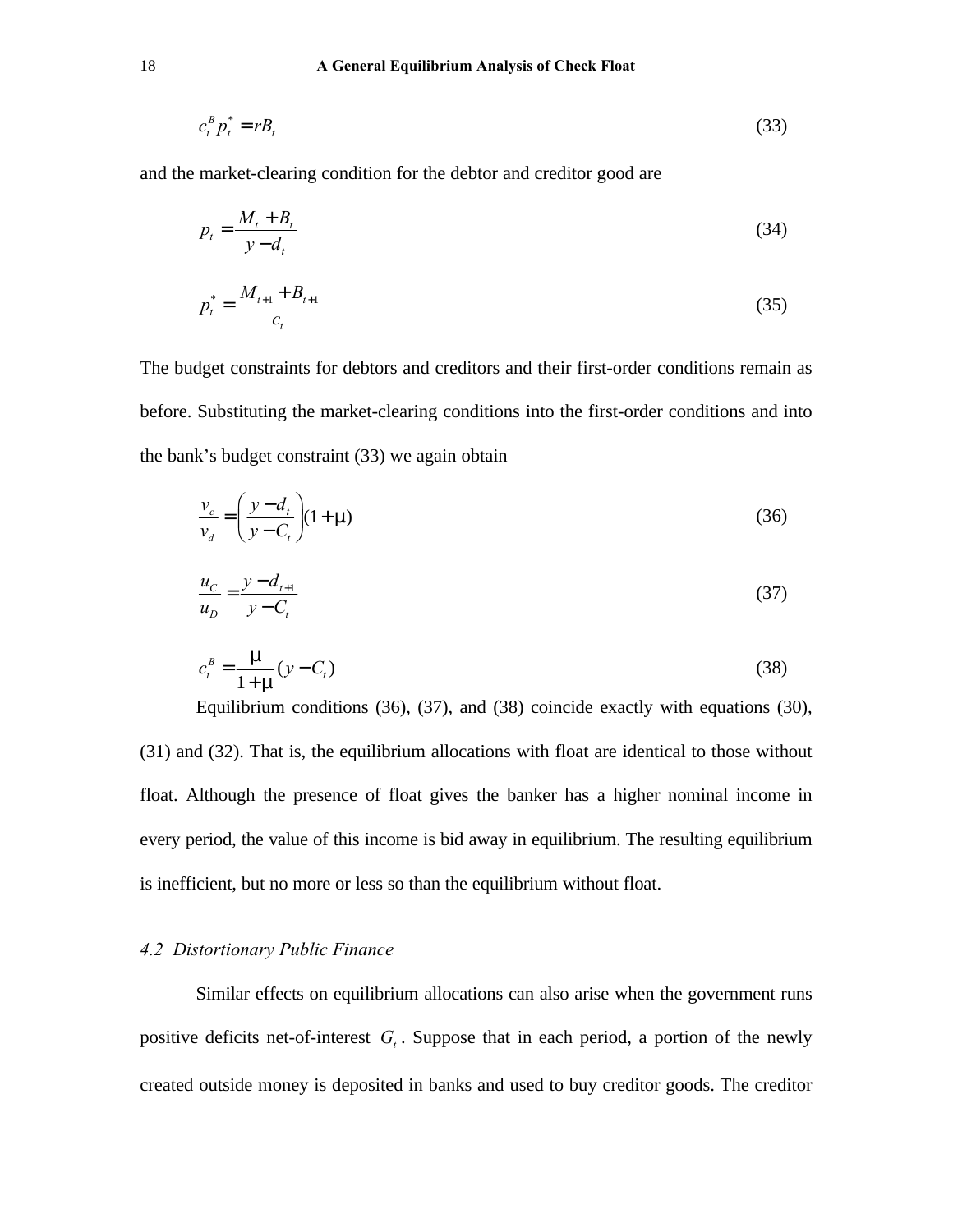goods purchased by the government are not transferred to other people but are used by the government to produce goods such as "national defense."

We first consider the case without float. If the banking industry is competitive, then the stage 1 balance sheet of the representative bank will incorporate both government and private sector deposits:

| Assets                                      | Liabilities $+$ NW                             |
|---------------------------------------------|------------------------------------------------|
| Bonds $B_{\epsilon}$                        | $(1+f_{t-1})l_{t-1}$ deposits of old creditors |
| Outside money $M_{\scriptscriptstyle\star}$ | $G_t$ government deposits                      |
|                                             | NW $(=0$ in equilibrium)                       |

Similarly the stage 2 balance sheet will be:

| Assets                                    | Liabilities $+$ NW                             |
|-------------------------------------------|------------------------------------------------|
| Bonds $B_t$                               | $h_t$ deposits of young debtors                |
| Outside money $M_t$                       | $(1+f_{t-1})l_{t-1}$ deposits of old creditors |
| Goods of young debtors worth $p_t(y-d_t)$ | $G_t$ government deposits                      |
|                                           | NW $(=0$ in equilibrium)                       |

After clearing and settlement, all claims on banks are held by young creditors, so that the bank's stage 3 balance sheet is given by:

| Assets              | Liabilities $+$ NW                  |
|---------------------|-------------------------------------|
| Bonds $Br$          | $l_{t}$ deposits of young creditors |
| Outside money $M_t$ | $\sum$ NW (=0 in equilibrium)       |

Since both debtors and government are now in the market for creditor goods, equating the value of the funds paid for the creditor goods to the value of the funds received implies

$$
h_t = l_t + G_t \tag{39}
$$

Comparing the bank's stage 3 balance sheet at time *t* to its stage 1 balance sheet at time *t*+*1*, we obtain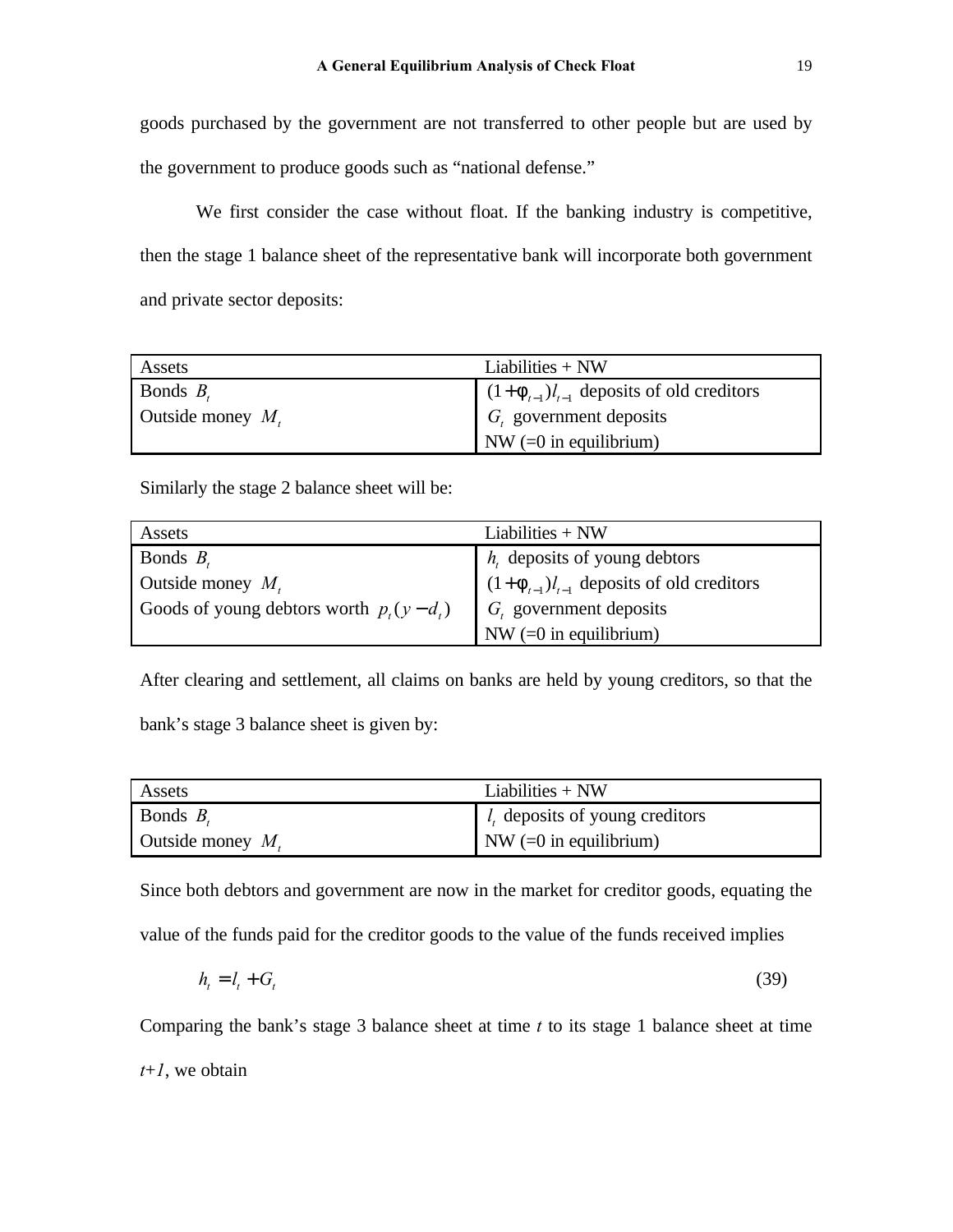$$
(1 + f_{t}) = \frac{M_{t+1} + B_{t+1} - G_{t}}{M_{t} + B_{t}}
$$
\n(40)

We solve for f by substituting the government's budget constraint (2) into (40) which yields

$$
(1 + ft) = \left(\frac{rM_0 - (1+r)G_0}{rM_0 - (1+r)G_0}\right)(1 + r) = 1 + rK < 1 + r
$$
\n(41)

To solve for the prices  $p_t$  and  $p_t^*$ , we substitute (9), (39) and (41) into budget constraints (5) and (7) to obtain

$$
p_t = \frac{(M_{t-1} + B_{t-1})(1 + \text{m})}{y - d_t} \tag{42}
$$

$$
p_t^* = \frac{M_t + B_t}{y - C_t}
$$
 (43)

Using market-clearing conditions (42) and (43), together with first-order conditions (6) and (8) we obtain the following equilibrium conditions

$$
\frac{v_c}{v_d} = \frac{p_t^*}{p_t} = \left(\frac{y - d_t}{c_t}\right)\left(\frac{1 + m}{1 + m}\right)
$$
\n(44)

$$
\frac{u_C}{u_D} = \frac{p_t^*}{p_{t+1}} (1 + f_t) = \left(\frac{y - d_{t+1}}{y - C_t}\right)
$$
(45)

In equilibrium, government consumption  $c_t^G$  is given by

$$
c_t^G = \frac{G_t}{p_t^*} = \frac{G_t}{M_t + B_t} c_t = \frac{mM_0 - (r - m)B_0}{(1 + m)(M_0 + B_0)} c_t
$$
\n(46)

As was the case with monopoly banking, this equilibrium is inefficient and money is not superneutral. Once again seignorage acts as a distorting tax on the purchase of creditor goods. The key difference between this model and that of the previous sector is that here income from seignorage is diverted to governmental and not private use. In the limiting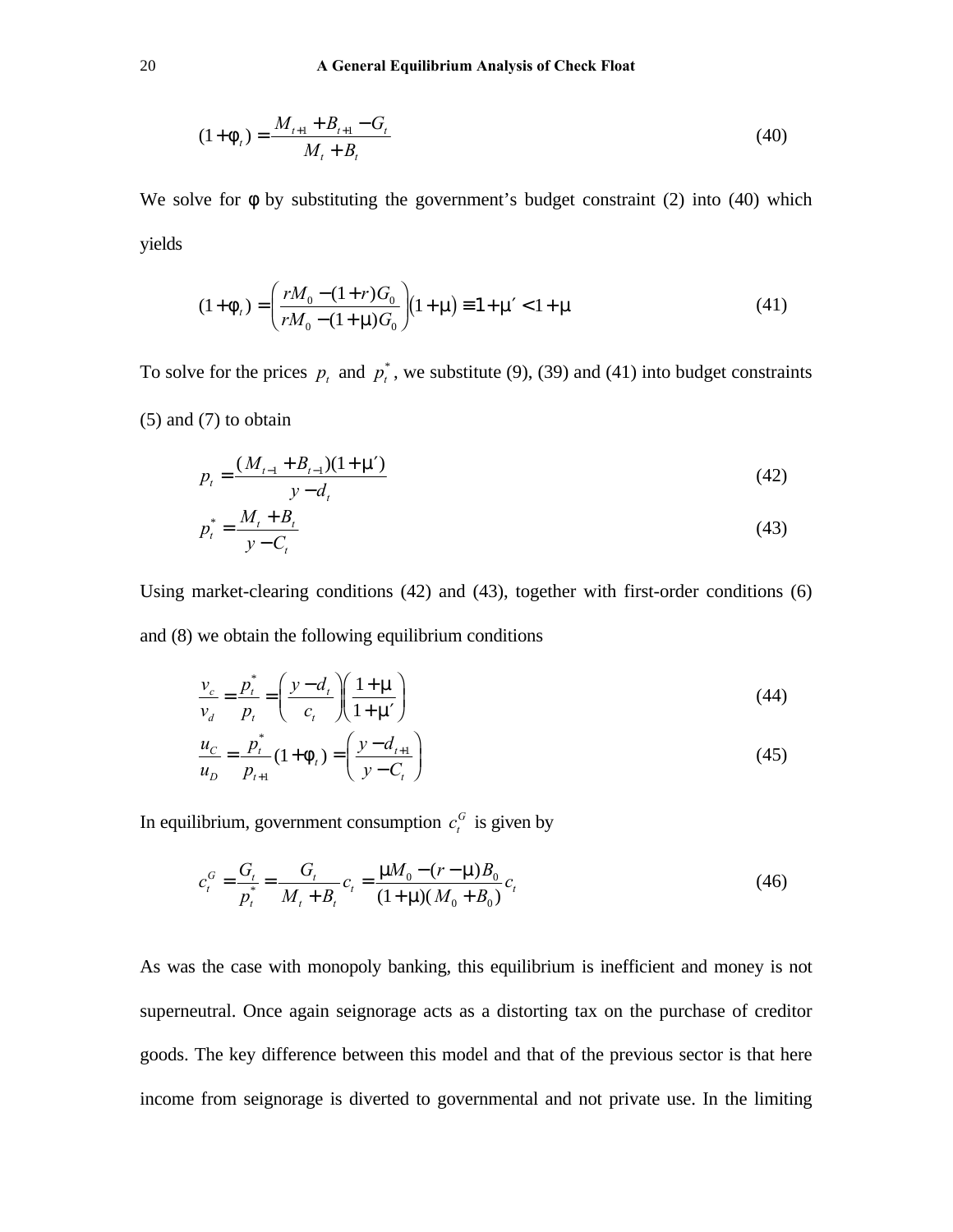case where there is no government debt and where all government deficits are financed directly by money creation, so that

$$
G_t = M_t - M_{t-1} \tag{47}
$$

then it is easy to show that the equilibrium allocation implied by equations (44), (45), and (46) is identical to the equilibrium allocation of the monopoly model of the previous section.

It is also possible to modify this version of the model to accommodate check float, by allowing a one-period clearing lag for checks written to purchase creditor goods. As with previous versions of the model, introducing float into the model does not change equilibrium allocations. Since the derivation is essentially a repetition of that of the previous section it is omitted.

#### *4.3 Remote Disbursement*

The analysis above implies a benign view of float. If delays occur in clearing and settling checks (or any similar form of payment), then this analysis suggests that markets can adjust so that the costs associated with these delays are appropriately priced. Equilibrium allocations are unaffected by float, and are efficient so long as (1) the banking industry is competitive, and (2) deficits are not financed by money creation.

Is this Panglossian view of float applicable to the U.S. payment system? The obvious problem with this view is the additional processing costs associated with use of a form of payment that involves float (checks) over other forms of payment that do not. Even abstracting from cost considerations, we think that the answer to this question may be "no," due to the effects of certain institutional frictions. A potentially important friction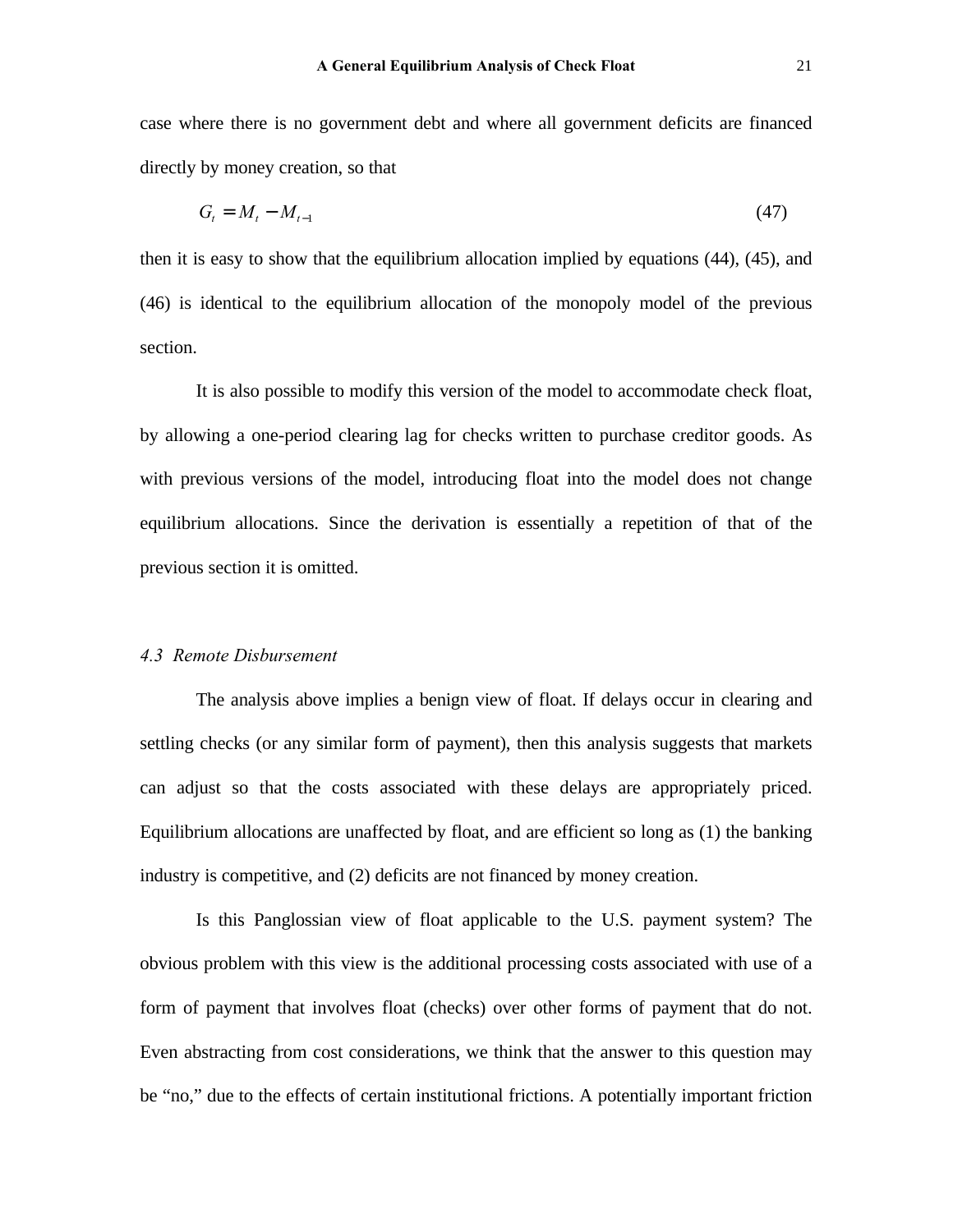results from the fact that lags in check clearing vary according to the distance between the paying bank and the collecting bank, yet the costs associated with such varying delays are not always priced. Wells (1996) notes that in business-to-business payments, the effects of float are often subject to negotiation and may be internalized via private contracts. Such internalization is rare when payments involve consumers, however.

The competitive/no-deficit version of our model can capture the effect of unpriced differential clearing times if we divide each generation of debtors into two classes, according to the time it takes their checks to clear. The first class, known as "local debtors," always journeys when young to islands in the same archipelago. Hence checks written by these debtors at time *t* will clear before the end of period *t.* The second class of debtors, known as "remote debtors," always journeys when young to islands in another archipelago. Checks written by young debtors to creditors on these remote islands always take two days to clear. Since every bank is required to honor checks on all other banks at par, creditors' banks cannot discount the value of checks written by remote debtors.<sup>10</sup>

If the creditor does not price the float, this gives an advantage to remote debtors. The budget set of local debtors is constrained by the no-float equation (9), while that of remote debtors is constrained by the float equations (18). The typical creditor sells to both remote and local debtors. The creditor's budget constraint is given by

$$
yp_{t}^{*}y_{t} = C_{t}p_{t}^{*}y_{t} + D_{t+1}p_{t+1}
$$
\n(48)

where  $y_t$  represents the average time  $t+1$  value of payments received at time  $t$ . The creditor's budget constraint says that the time *t*+1 value of the creditors' goods sold in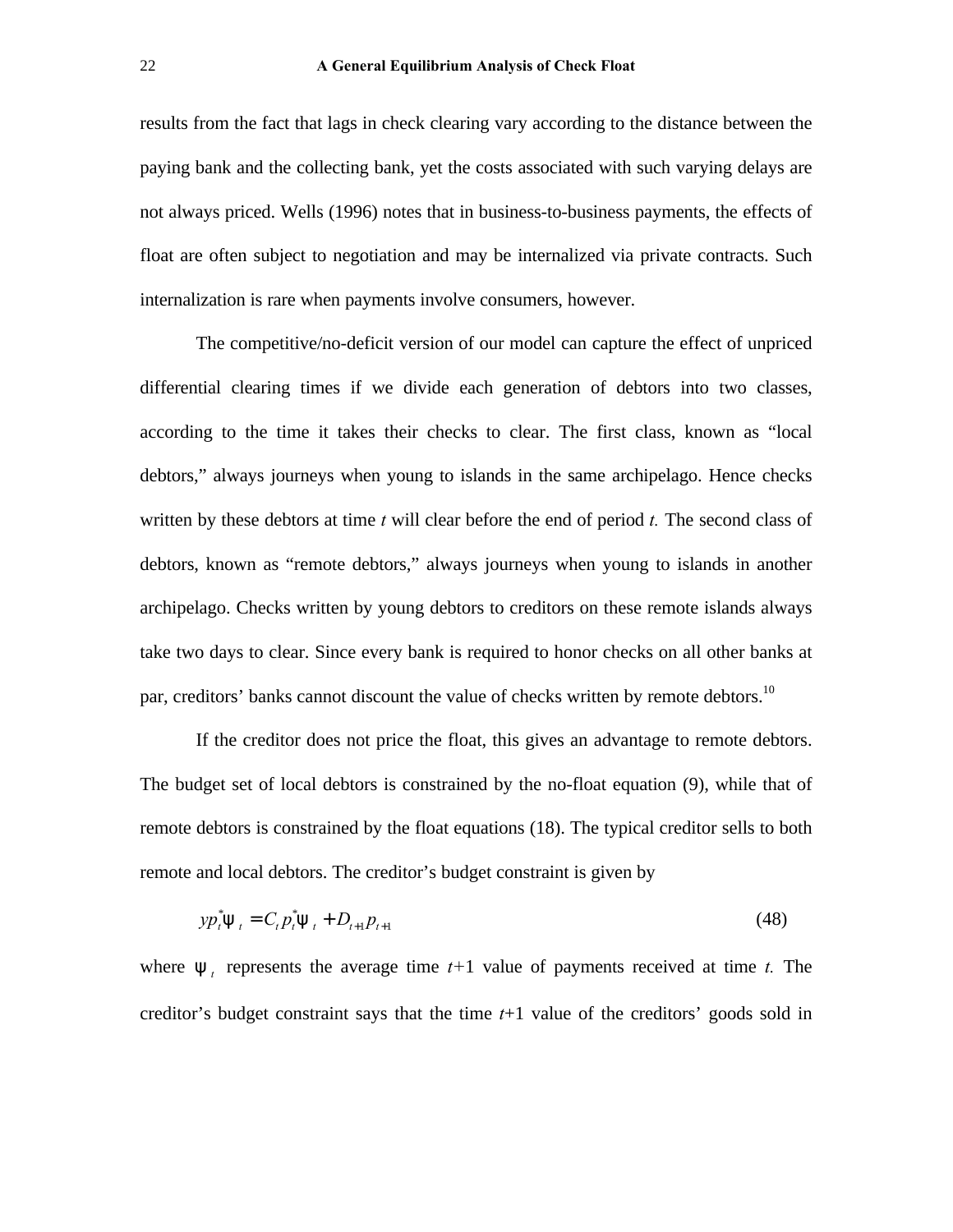period *t* equals the value of goods purchase in period *t*. In symmetric equilibrium, the creditor sells  $\mid c_t$  to local debtors and  $(1-\mid c_t')$  to remote debtors, where  $\mid$  is the proportion of local debtors and primes denote consumption by remote debtors. Hence we have

$$
y_{t} = \frac{c_{t}(1 + f_{t}) + (1 - 1)c_{t}'}{c_{t} + (1 - 1)c_{t}'} = \frac{c_{t}(1 + f_{t}) + (1 - 1)c_{t}'}{y - C_{t}}
$$
(49)

Budget constraints (9), (18), and (48) imply the following respective first-order conditions for local debtors, remote debtors, and creditors.

$$
v_c / v_d = p_t^* / p_t \tag{50}
$$

$$
v'_{c}/v'_{d} = (p_{t}^{*}/p_{t})(1/(1+f_{t}))
$$
\n(51)

$$
u_c / u_D = (p_{t+1}^* / p_t) y_t
$$
 (52)

Market-clearing conditions are given by

$$
p_t^* = \frac{M_{t+1} + B_{t+1}}{\left| c_t (1 + f_t) + (1 - 1) c_t' \right|} \tag{53}
$$

$$
p_t = \frac{M_t + B_t}{y - 1 \, d_t - (1 - 1) \, d'_t} \tag{54}
$$

Substituting the market-clearing conditions into the first-order conditions, we obtain

$$
\frac{v_c}{d} = \frac{y - \underline{d}_t}{-t} \left(\frac{1}{y_t}\right)
$$
\n
$$
\frac{v_c'}{v_d'} = \left(\frac{y - \underline{d}_t}{\underline{c}_t}\right) \left(\frac{1}{y_t}\right)
$$
\n(55)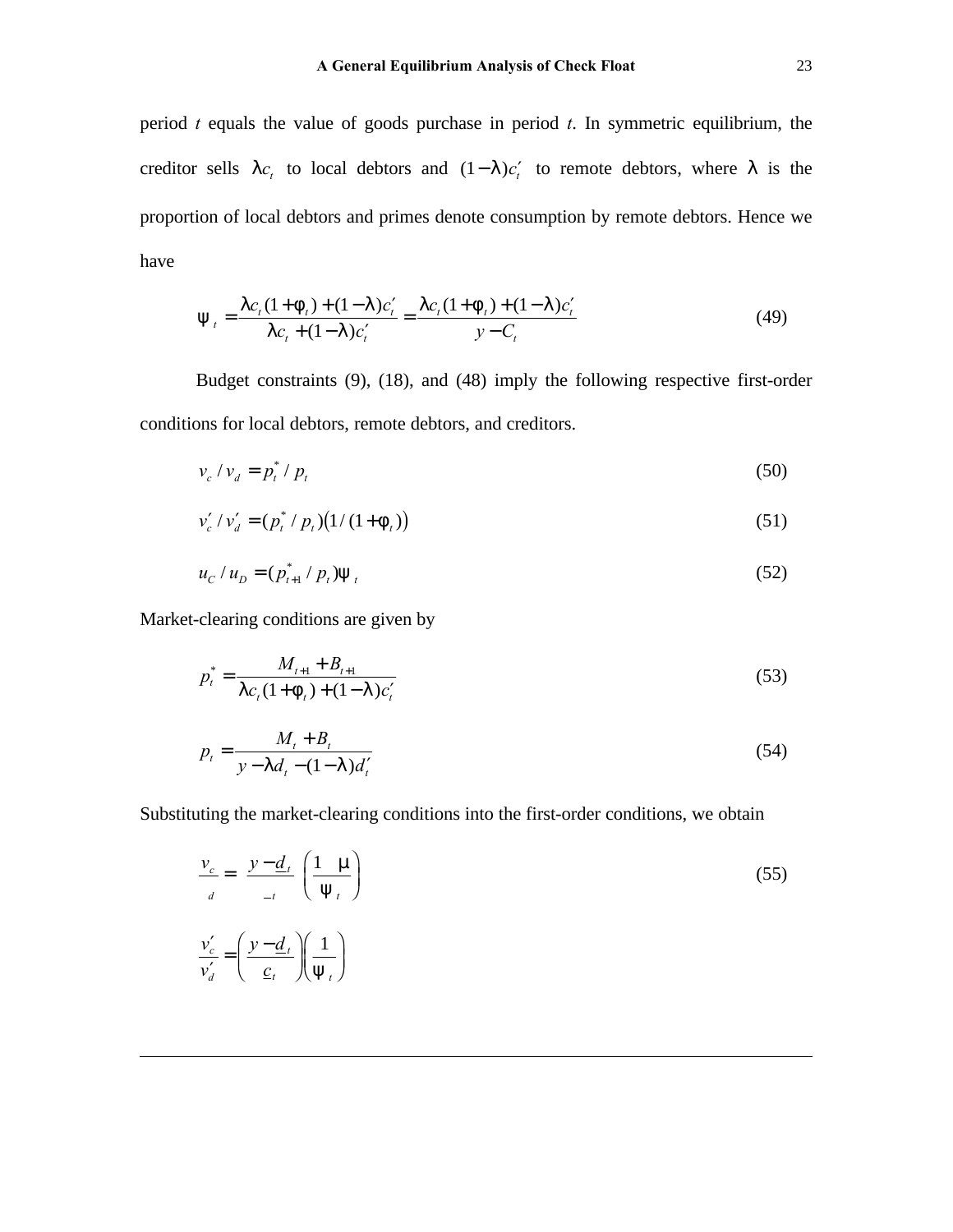$$
\frac{u_C}{u_D} = \left(\frac{y - \underline{d}_{t+1}}{\underline{c}_t}\right) \tag{57}
$$

where  $c_t$  and  $d_t$  are weighted averages of debtor consumption of creditor and debtor goods, i.e.,

$$
\underline{c}_t \equiv | \ c_t + (1 - 1) c'_t \tag{58}
$$

$$
\underline{d}_t \equiv | d_t + (1 - 1) d'_t \tag{59}
$$

Conditions (55)-(57) imply that the "remote disbursement" equilibrium allocation differs from the efficient allocation so long as  $| \in (0,1)$ . Note that the equilibrium goes to the no-float equilibrium as the measure of local debtors *l* goes to one, and to the float equilibrium as *l* goes to zero. For  $l \in (0,1)$ , however, the presence of unpriced float leads to an inefficient equilibrium.

In general, the three equilibrium conditions (55)-(57) plus the two resource constraints are insufficient to determine equilibrium values of  $(c_t, d_t, c_t', d_t', C_t, D_t)$ . However, the remote disbursement is easily solved for the special case where the utility of both creditors and debtors is time-separable and logarithmic, i.e.,

$$
v(c,d) = \log c + \log d \tag{60}
$$

$$
u(C, D) = \log c + \log D \tag{61}
$$

For this case, the creditors' and debtors' demand for their respective endowment goods is price inelastic and given by *y*/2. Using this fact, we obtain the following stationary equilibrium allocation:

$$
C = D = d = d' = y/2
$$
\n(62)

$$
c = \frac{y}{2(1 + (1 - 1)(1 + \text{m}))} < \frac{y}{2}
$$
\n(63)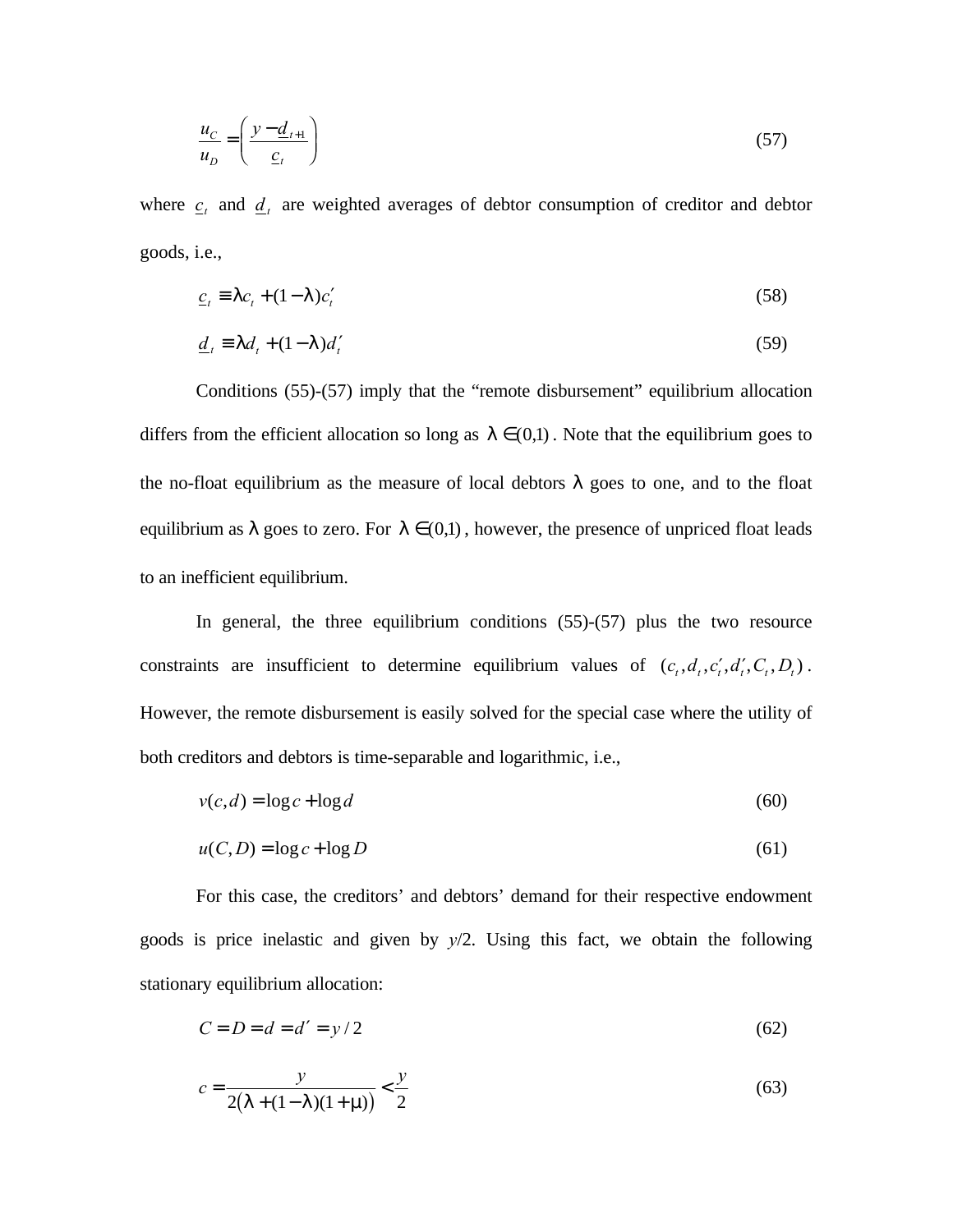$$
c' = \frac{(1+\mathsf{m})y}{2(1+(1-1)(1+\mathsf{m}))} > \frac{y}{2}
$$
\n(64)

For positive rates of inflation *m*, it is easy to show that the consumption of remote debtors is increasing in *l* . As the proportion of remote debtors grows and *l* falls to zero, the advantage of being a remote debtor is increasingly bid away until *c*′ reaches its efficient value *y/2.*

We also note that for this case, the average amount of check float in the economy is given by (1− *l* )*c*′*m*, which is the measure of remote debtors (=proportion of checks written by remote debtors), times the amount of their checks, times the interest received by the remote debtors while they are waiting for their checks to clear. This figure can be quite small if *l* is close to unity, yet the marginal benefit of float to "remote debtors" can be quite large. On the other hand, a small average amount of float implies small price distortions and hence, small losses in aggregate welfare.

## **5. IMPLICATIONS**

The analysis above shows that there may be both less and more to the problem of float than has previously been thought. Sections 3, 4.1, and 4.2 show that in general equilibrium, the market can offer a natural remedy to the float problem through price effects. That is, to the extent that the buyers in a particular market are beneficiaries of float, the market prices will adjust so as to offset the income effect afforded by float. In the case where float beneficiaries and non-beneficiaries are buyers in mutually exclusive markets, then the price effect perfectly offsets the income effect. Thus, in equilibrium float may not represent a transfer of real income. Depositors would give up nothing in terms of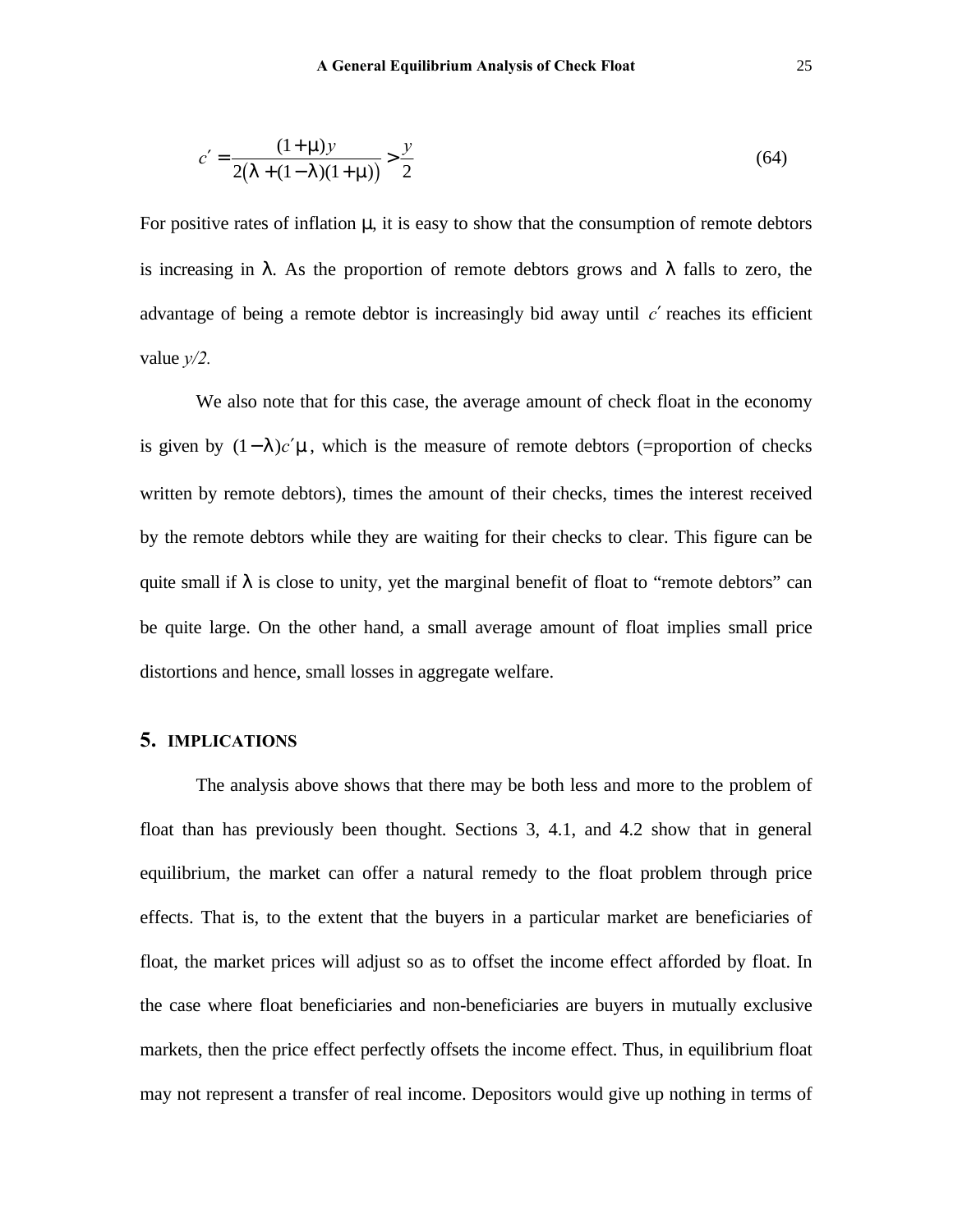their real purchasing power, if they were to agree to switch en masse from a form of payment that allowed for float (such as checks) to a form of payment that did not (such as ACH). Individual depositors, on the other hand, would lack an incentive to unilaterally give up their access to (unpriced) float.

Section 4.3 shows that if there is differential access to float by participants on the same side of a given market, and that if float is unpriced, then float-induced distortions can result despite low average values of float as reported by Wells (1996). The last result suggests that float may remain a strong motive behind the continued use of checks. Specifically, if the marginal benefit of float is high for some group of check-writers, these check-writers have no incentive, either collectively or individually, to switch to a form of payment that denies them this float benefit (again, as long this benefit is not priced). Other check-writers who are not the beneficiaries of float would also not gain by switching payment systems, unless the check-writers who are generating the float were also to change payment systems. This view is more in keeping with the "market-failure" characterization of check float advanced by Humphrey and Berger (1990).

As noted above, a small average float amount implies that the welfare costs associated with float-induced price distortions are also small. However, as Humphrey and Berger (1990,51) point out, another social cost associated with the use of check payment is the resource cost of activities designed to generate or reduce float. Our model abstracts from such costs, but can easily be modified to accommodate their effects. For example, in the log-utility example of "remote disbursement" model of Section 4.3, suppose that *r*>0 is the resource cost of providing remote disbursement services to the remote debtors, and that *qr* is the fraction of these costs directly borne by remote debtors (for the local debtors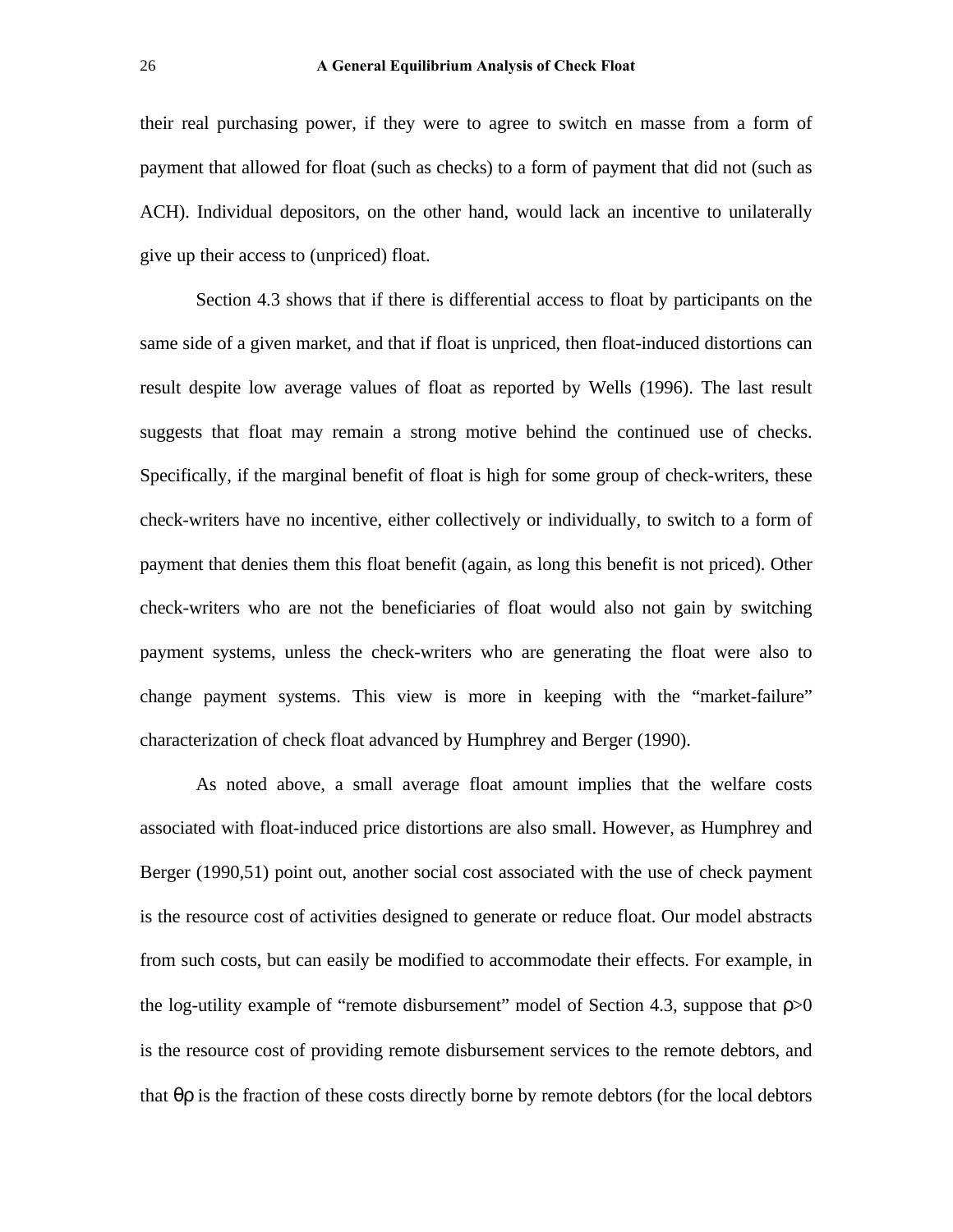this cost is prohibitively high). Since this resource cost of remote disbursement does not depend on the value of checks, the equilibrium conditions would not change as a result of this cost. As long as the marginal value of remote disbursement exceeds its cost to the remote debtor, i.e.,

$$
c' - qr > c \tag{65}
$$

then it will pay for remote debtors to take advantage of remote disbursement. In this case, the efficiency losses from stemming from these costs would only compound the efficiency losses resulting from the float distortion. A similar argument would apply to the costs of accelerated presentment, in that interpretation of the model.

If the cost of processing ACH payments is significantly lower than the cost of processing checks, then it might appear that banks should be able to entice their customers into using the lower-cost form of payment by charging them lower fees. However, there are two reasons why this might not be the case. First, in cases where the marginal value of float to the customer is high, the cost saving might be insufficient to compensate for the loss of the float benefit. The convention of par check valuation means that the float benefit cannot enter into the bank's pricing formula for clearing checks. If a payee is willing to accept a check drawn on a remote location at par value, the payee's bank cannot discount the check to compensate for the value lost by float. Second, as long as the cost of float is not priced into market transactions, this blunts the incentives of all bank customers to use lower cost means of payment.

This discussion is not meant to imply that the marginal value of float is the only possible reason for the continued use of checks. Other contributing factors that have been suggested include the distribution of check processing costs (under current arrangements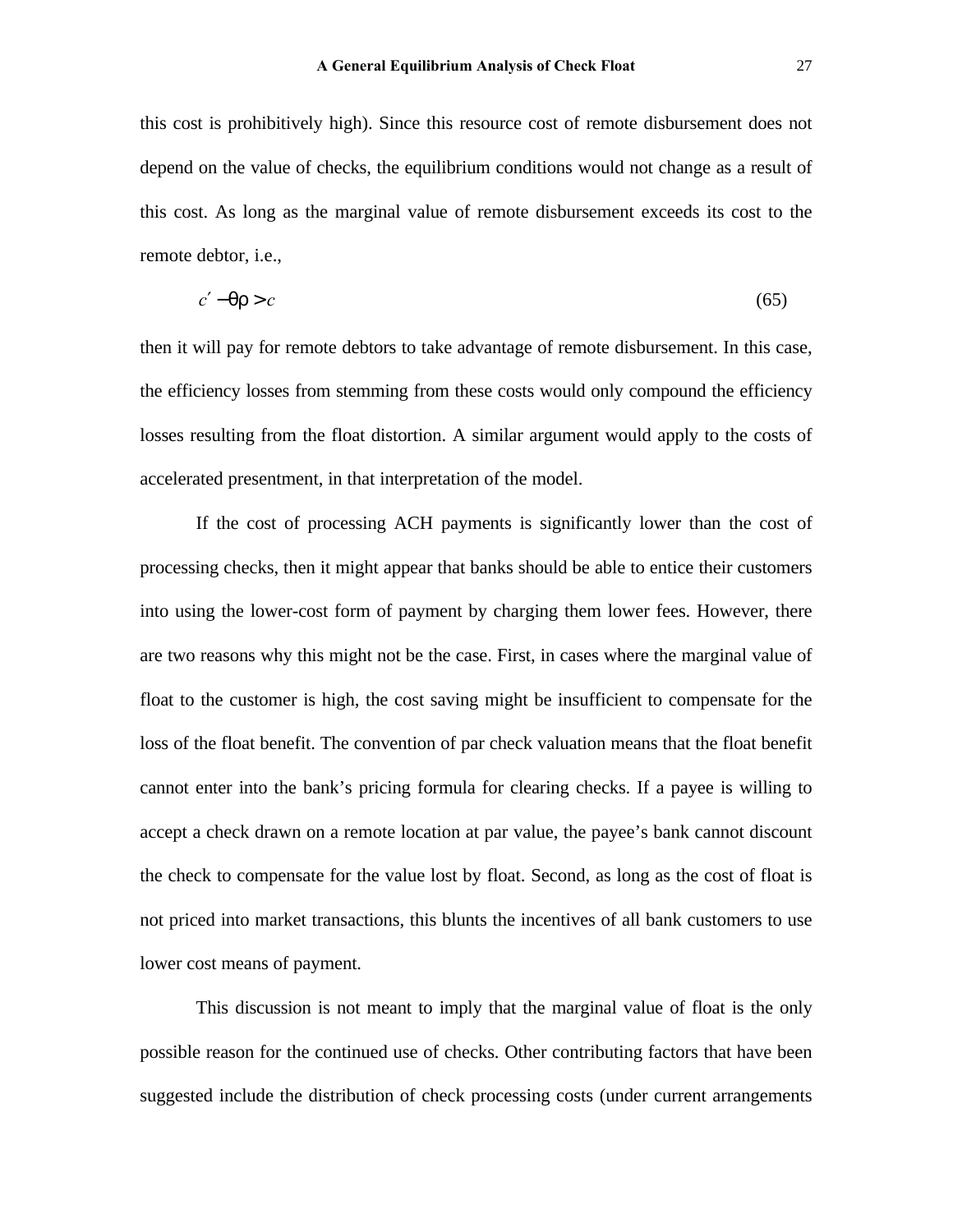the collecting bank pays a significant portion thereof), the convenience associated with check payment, and the high initial costs with associated with moving from paper-based to electronic payments. More detailed empirical analysis is clearly needed to sort out the relative magnitudes of these effects.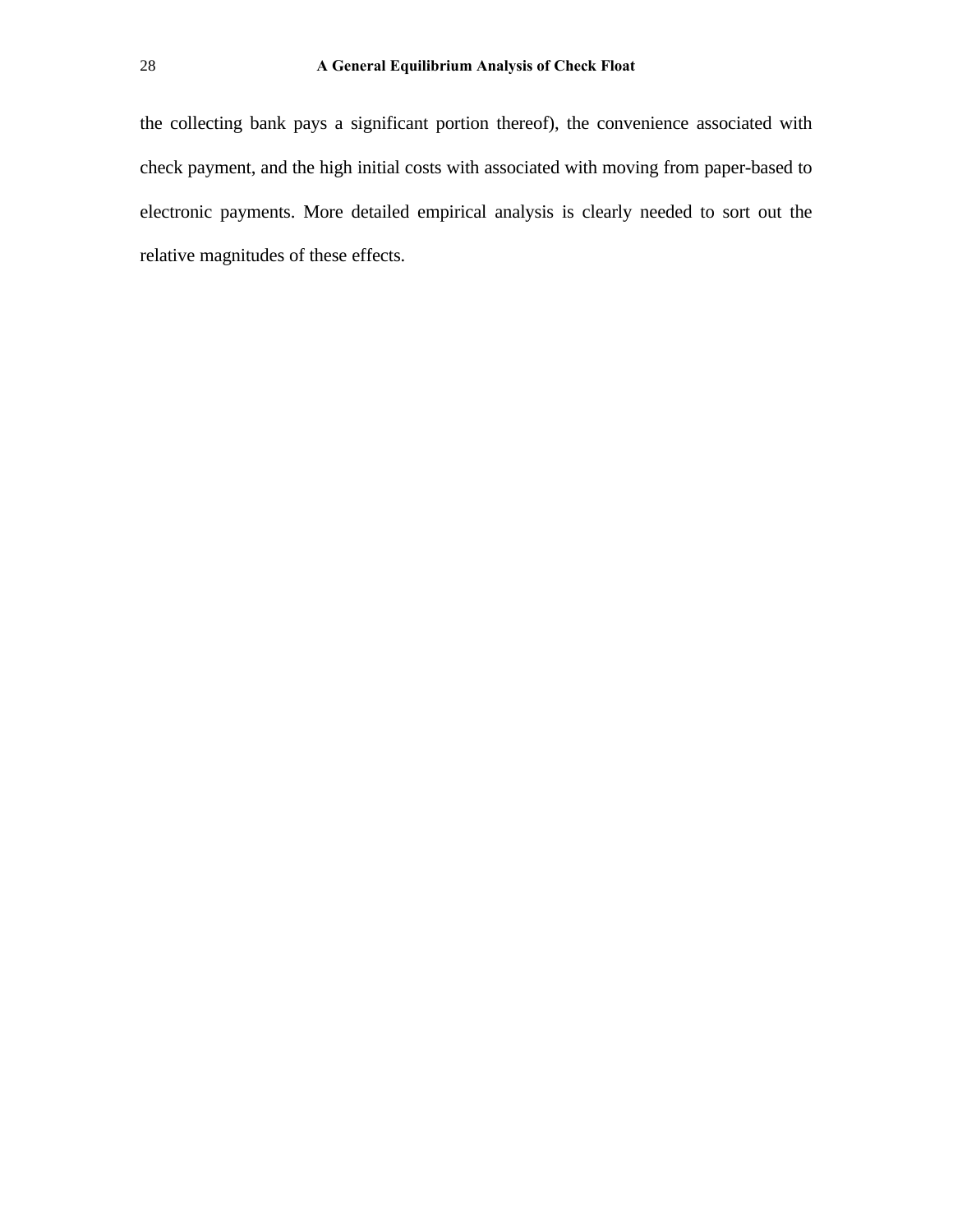#### **References**

- Bank for International Settlements. *Statistics on Payment Systems in the Group of Ten Countries*. Basle, 1996.
- Bullard, James and Steven Russell. "How Costly is Sustained Low Inflation for the U.S. Economy?" Manuscript, Federal Reserve Bank of St. Louis, April 1997.
- Duprey, James N. and Clarence W. Nelson. "A Visible Hand: The Fed's Involvement in the Check Payments System." Federal Reserve Bank of Minneapolis *Quarterly Review* 10 (Spring 1986): 18-29.
- Emmons, William R. "Interbank Netting Agreements and the Distribution of Bank Default Risk." Federal Reserve Bank of St. Louis Working Paper 95-016A, 1995.
- Espinosa, Marco and Steven Russell. "Conventional Monetary-Policy Wisdom in the Diamond Model." Manuscript, December 1996.
- Freeman, Scott. "Clearinghouse Banks and Banknote Over-Issue." *Journal of Monetary Economics* 38 (July 1996): 101-15.
- Green, Edward J. "Money and Debt in the Structure of Payments." Bank of Japan *Monetary and Economic Studies* 15 (May 1997): 63-87.
- Humphrey, David B. and Allen N. Berger. "Market Failure and Resource Use: Economic Incentives to Use Different Payment Instruments." In *The U.S. Payment System: Efficiency, Risk and the Role of the Federal Reserve: Proceedings of a Symposium on the U.S. Payment system Sponsored by the Federal Reserve Bank of Richmond*, ed. David B. Humphrey, pp.45-86. Boston: Kluwer Academic Publishers, 1990.
- Humphrey, David B., Lawrence B. Pulley, and Jukka M. Vesala. "Cash, Paper, and Electronic Payments: A Cross-Country Analysis." *Journal of Money, Credit, and Banking,* 28 (November 1996): 914-39.
- Kahn, Charles M. and William Roberds. "Payments System Settlement and Bank Incentives." Federal Reserve Bank of Atlanta Working Paper 96-10, 1996.
- Lacker, Jeffrey M. "The Check Float Puzzle." Unpublished Manuscript, Federal Reserve Bank of Richmond, September 1997.
- Sargent, Thomas J. *Macroeconomic Theory*. 2<sup>nd</sup> Ed., Orlando: Academic Press, 1987.
- Wells, Kirsten E. "Are Checks Overused?" Federal Reserve Bank of Minneapolis *Quarterly Review* 20 (Fall 1996): 2-12.